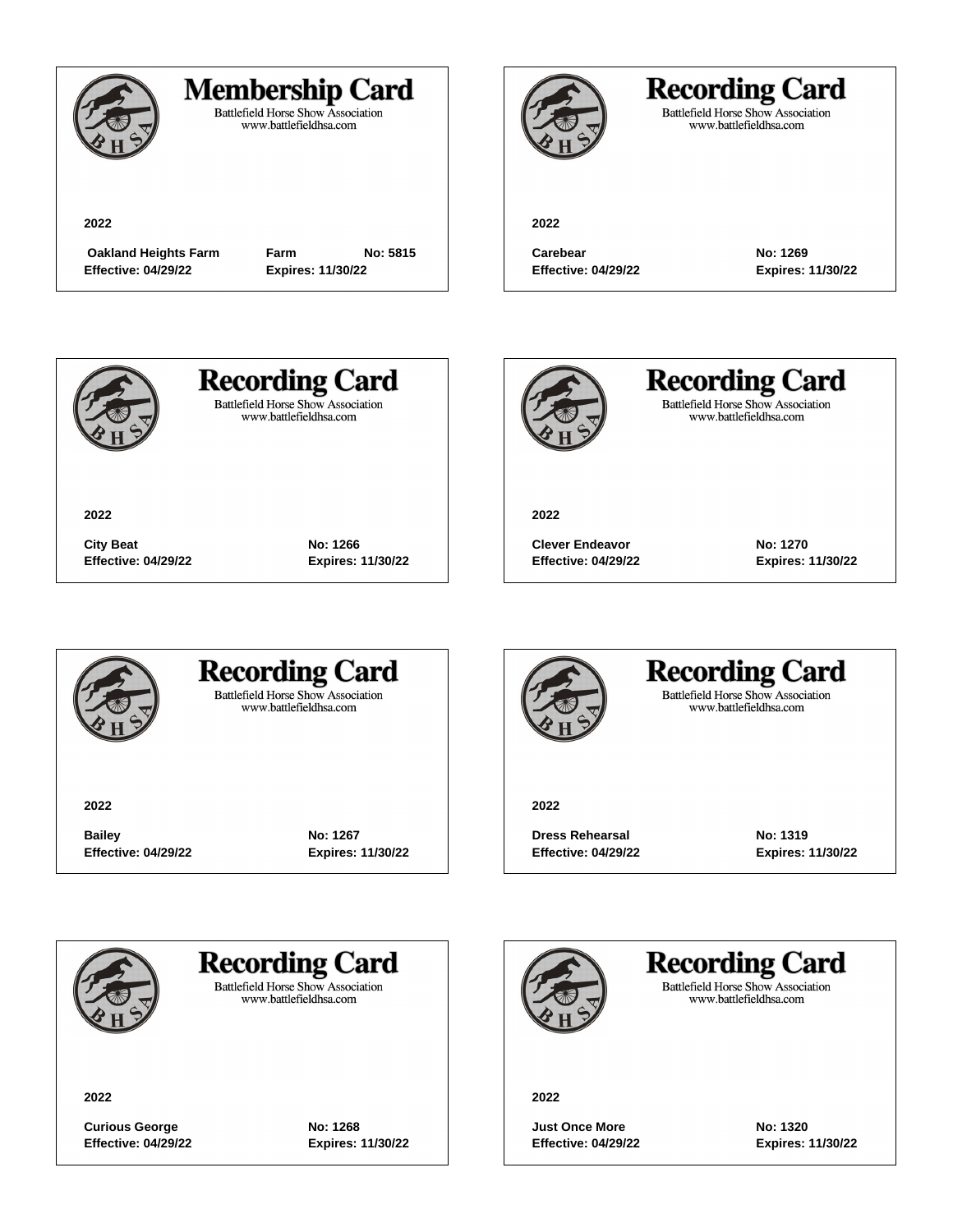

Battlefield Horse Show Association<br>www.battlefieldhsa.com

**2022**

## **Recording Card**

Battlefield Horse Show Association<br>www.battlefieldhsa.com

**2022**

**Hear No Evil No: 1321 Effective: 04/29/22 Expires: 11/30/22**

**Rodney No: 1325**

**Effective: 04/29/22 Expires: 11/30/22**



**2022**

**Recording Card Battlefield Horse Show Association** 

www.battlefieldhsa.com



**Recording Card** Battlefield Horse Show Association<br>www.battlefieldhsa.com

**2022**

**Slim Pickens No: 1326 Effective: 04/29/22 Expires: 11/30/22**



### **Recording Card Battlefield Horse Show Association**

**Inretrospect No: 1322 Effective: 04/29/22 Expires: 11/30/22**

www.battlefieldhsa.com

**2022**

**Mr. Ed No: 1323 Effective: 04/29/22 Expires: 11/30/22**



#### **Recording Card Battlefield Horse Show Association** www.battlefieldhsa.com

**2022**

**Tiny Tim No: 1327 Effective: 04/29/22 Expires: 11/30/22**



**Recording Card** 

**Battlefield Horse Show Association** www.battlefieldhsa.com

**2022**

**Private Malone No: 1324 Effective: 04/29/22 Expires: 11/30/22**

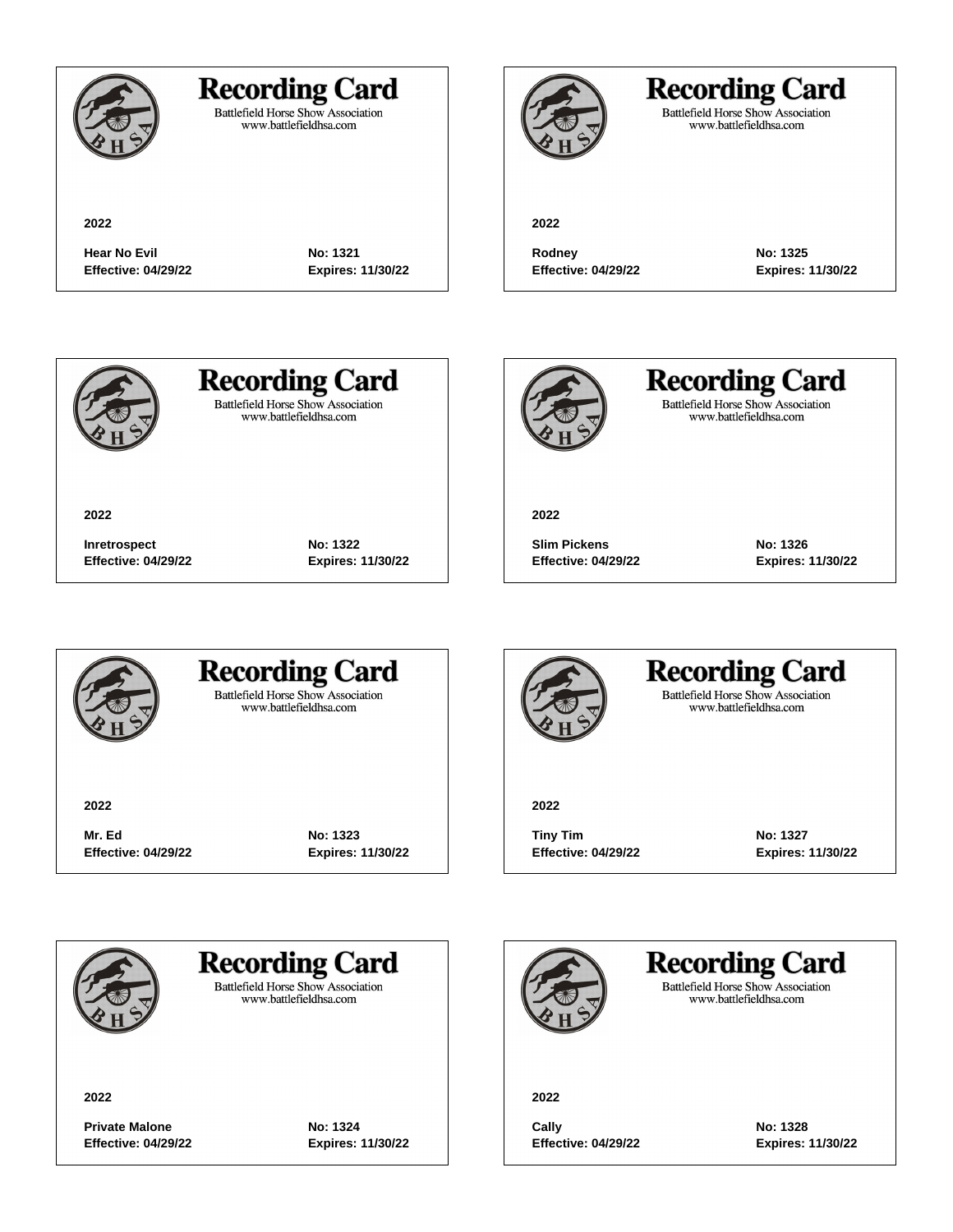

Battlefield Horse Show Association<br>www.battlefieldhsa.com

**2022**

**Farnley Good Samaratin No: 1329 Effective: 04/29/22 Expires: 11/30/22**



## **Recording Card**

Battlefield Horse Show Association<br>www.battlefieldhsa.com

#### **2022**

**I'm So Soxie No: 1333 Effective: 04/29/22 Expires: 11/30/22**



**2022**

# **Recording Card**

**Battlefield Horse Show Association** www.battlefieldhsa.com

**Tonto No: 1330**

**Effective: 04/29/22 Expires: 11/30/22**



**Recording Card** Battlefield Horse Show Association<br>www.battlefieldhsa.com

**2022**

**Leather N' Lace No: 1334 Effective: 04/29/22 Expires: 11/30/22**



### **Recording Card Battlefield Horse Show Association**

www.battlefieldhsa.com

**2022**

**I'm So Manly No: 1331 Effective: 04/29/22 Expires: 11/30/22**



#### **Recording Card Battlefield Horse Show Association** www.battlefieldhsa.com

**2022**

**Snow White No: 1349 Effective: 04/29/22 Expires: 11/30/22**



### **Recording Card**

**Battlefield Horse Show Association** www.battlefieldhsa.com

**2022**

**Siemper Fi No: 1332 Effective: 04/29/22 Expires: 11/30/22**

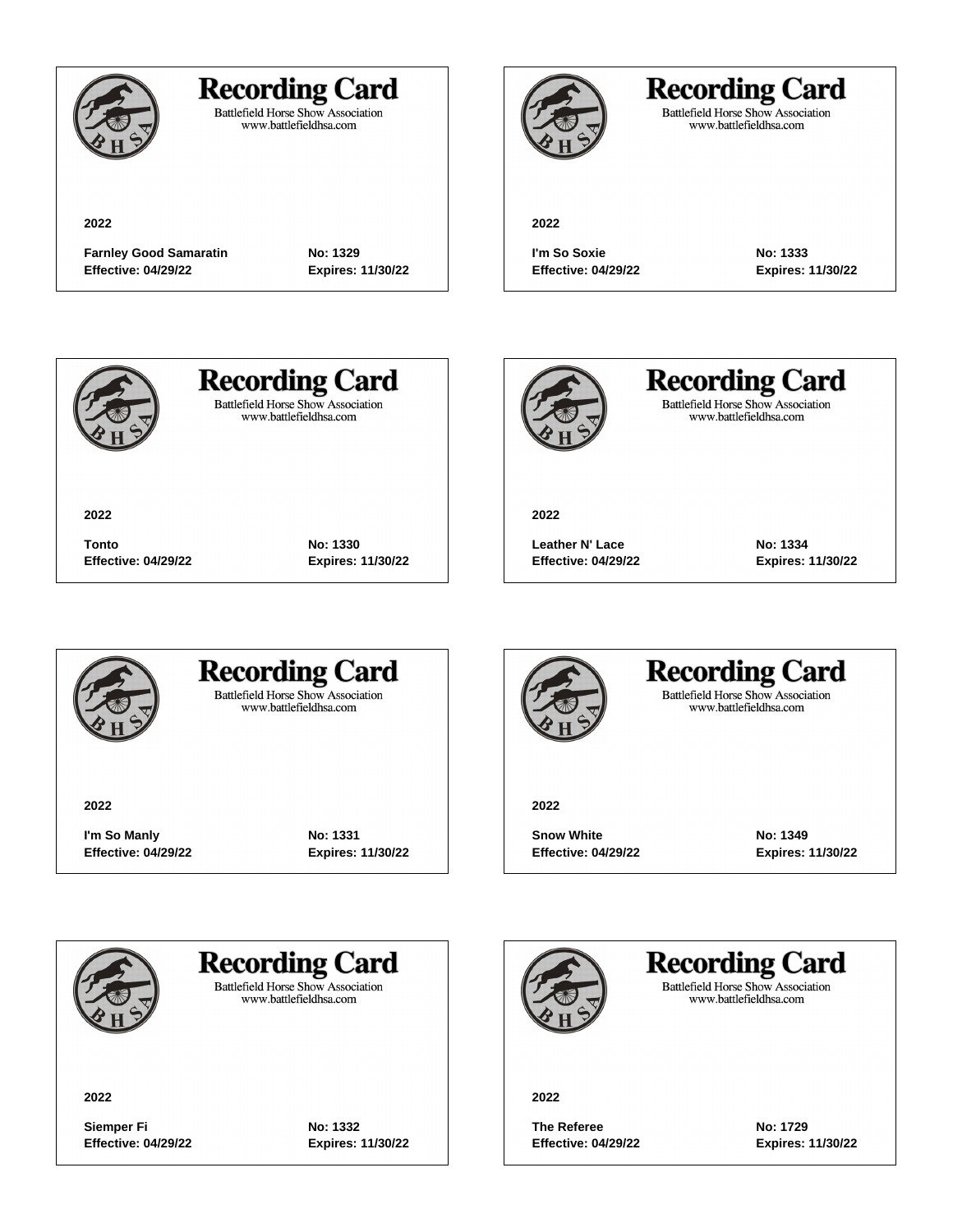### **Recording Card**

**Scooter No: 1730 Effective: 04/29/22 Expires: 11/30/22**

**Julie No: 1731**

**Effective: 04/29/22 Expires: 11/30/22**

Battlefield Horse Show Association<br>www.battlefieldhsa.com

## **Recording Card**

Battlefield Horse Show Association<br>www.battlefieldhsa.com

#### **2022**

**Chase the Moon No: 1737 Effective: 04/29/22 Expires: 11/30/22**



**2022**

# **Recording Card**

**Battlefield Horse Show Association** www.battlefieldhsa.com



**Recording Card** Battlefield Horse Show Association<br>www.battlefieldhsa.com

**2022**

**En Vogue No: 1744 Effective: 04/29/22 Expires: 11/30/22**



### **Recording Card Battlefield Horse Show Association**

www.battlefieldhsa.com

**2022**

**Mia No: 1732 Effective: 04/29/22 Expires: 11/30/22**



#### **Recording Card Battlefield Horse Show Association** www.battlefieldhsa.com

**2022**

**Bye Day No: 1745 Effective: 04/29/22 Expires: 11/30/22**



### **Recording Card**

**Battlefield Horse Show Association** www.battlefieldhsa.com

**2022**

**Daisy No: 1733 Effective: 04/29/22 Expires: 11/30/22**

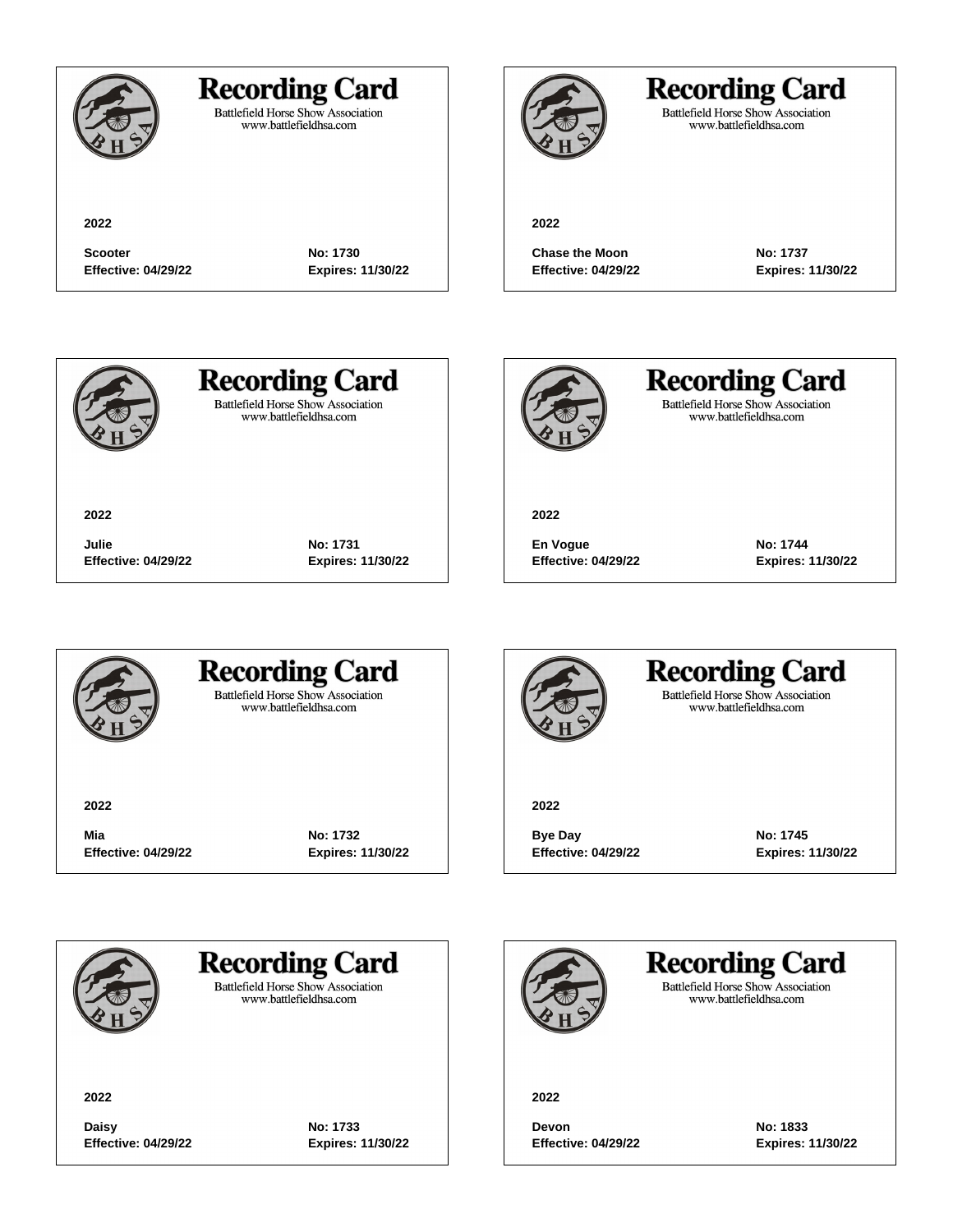|                                          | <b>Recording Card</b><br><b>Battlefield Horse Show Association</b><br>www.battlefieldhsa.com |                               |
|------------------------------------------|----------------------------------------------------------------------------------------------|-------------------------------|
| 2022                                     |                                                                                              | 2022                          |
| <b>Doc</b><br><b>Effective: 04/29/22</b> | No: 1834<br><b>Expires: 11/30/22</b>                                                         | Jethro<br><b>Effective: 0</b> |

**Jethro No: 1845 Effective: 04/29/22 Expires: 11/30/22**



**2022**

**Recording Card** 

Battlefield Horse Show Association<br>www.battlefieldhsa.com



**Recording Card** Battlefield Horse Show Association<br>www.battlefieldhsa.com

**Recording Card** Battlefield Horse Show Association<br>www.battlefieldhsa.com

**2022**

**Skittles No: 1846 Effective: 04/29/22 Expires: 11/30/22**



#### **Recording Card Battlefield Horse Show Association**

**Smooth As Silk No: 1836 Effective: 04/29/22 Expires: 11/30/22**

www.battlefieldhsa.com

**2022**

**Greystone No: 1837 Effective: 04/29/22 Expires: 11/30/22**



### **Recording Card Battlefield Horse Show Association** www.battlefieldhsa.com

**2022**

**Judy No: 1847 Effective: 04/29/22 Expires: 11/30/22**



**Recording Card** 

**Battlefield Horse Show Association** www.battlefieldhsa.com

**2022**

**That'll Do No: 1844 Effective: 04/29/22 Expires: 11/30/22**

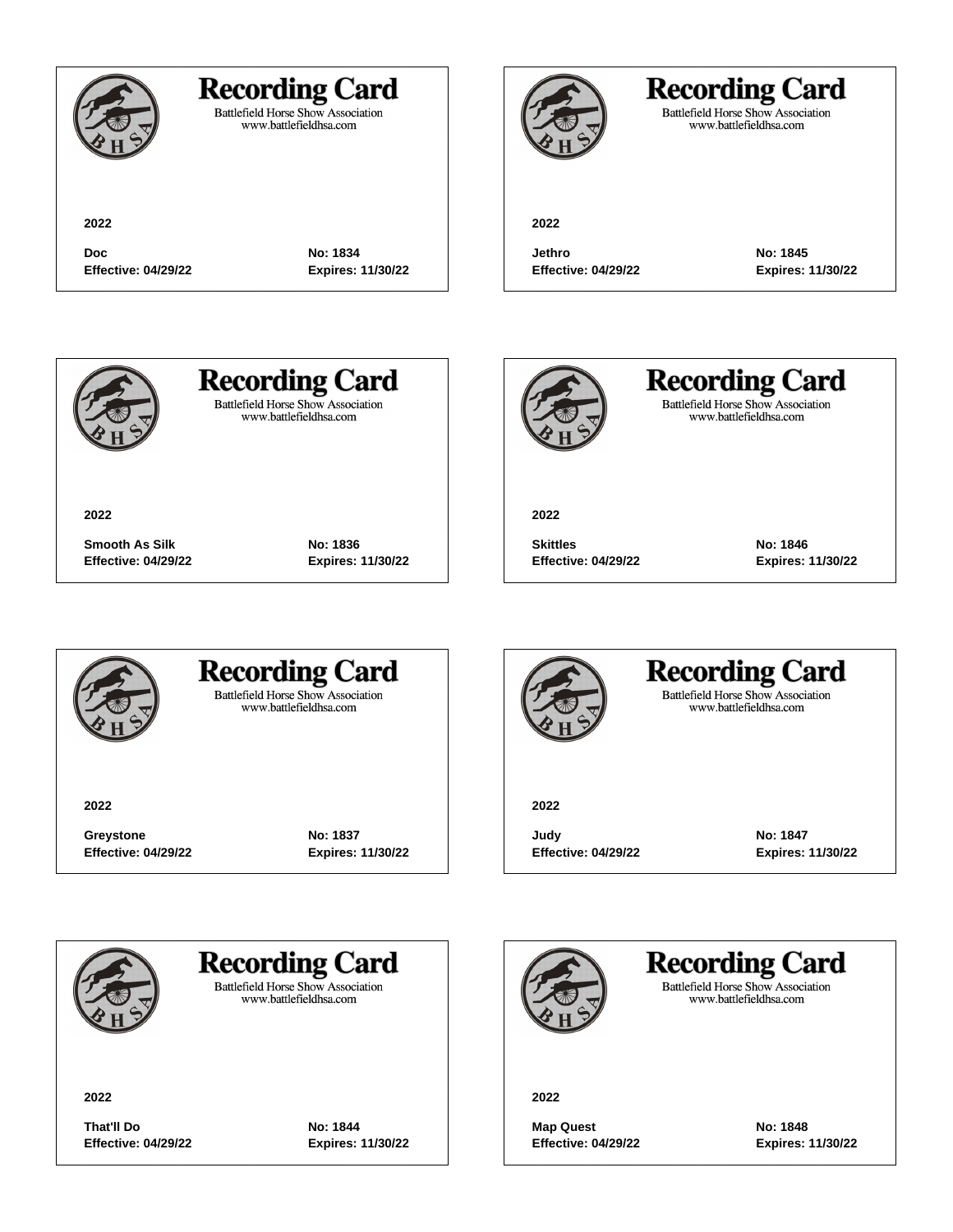

### **Recording Card**

**Sally's Gift No: 1849 Effective: 04/29/22 Expires: 11/30/22**

**Cover Girl No: 1850 Effective: 04/29/22 Expires: 11/30/22**

Battlefield Horse Show Association<br>www.battlefieldhsa.com

**2022**

## **Recording Card**

Battlefield Horse Show Association<br>www.battlefieldhsa.com

**Belladonna No: 1853 Effective: 04/29/22 Expires: 11/30/22**



**2022**

## **Recording Card**

**Battlefield Horse Show Association** www.battlefieldhsa.com



**Recording Card** Battlefield Horse Show Association<br>www.battlefieldhsa.com

**2022**

**Star Bound's Hootie Hoo No: 1862 Effective: 04/29/22 Expires: 11/30/22**



### **Recording Card Battlefield Horse Show Association**

www.battlefieldhsa.com

**2022**

**Sanjosie No: 1851 Effective: 04/29/22 Expires: 11/30/22**



#### **Recording Card Battlefield Horse Show Association** www.battlefieldhsa.com

**2022**

**House Calls No: 1924 Effective: 04/29/22 Expires: 11/30/22**



**Recording Card** 

**Battlefield Horse Show Association** www.battlefieldhsa.com

**2022**

See Spot Run **No: 1852 Effective: 04/29/22 Expires: 11/30/22**

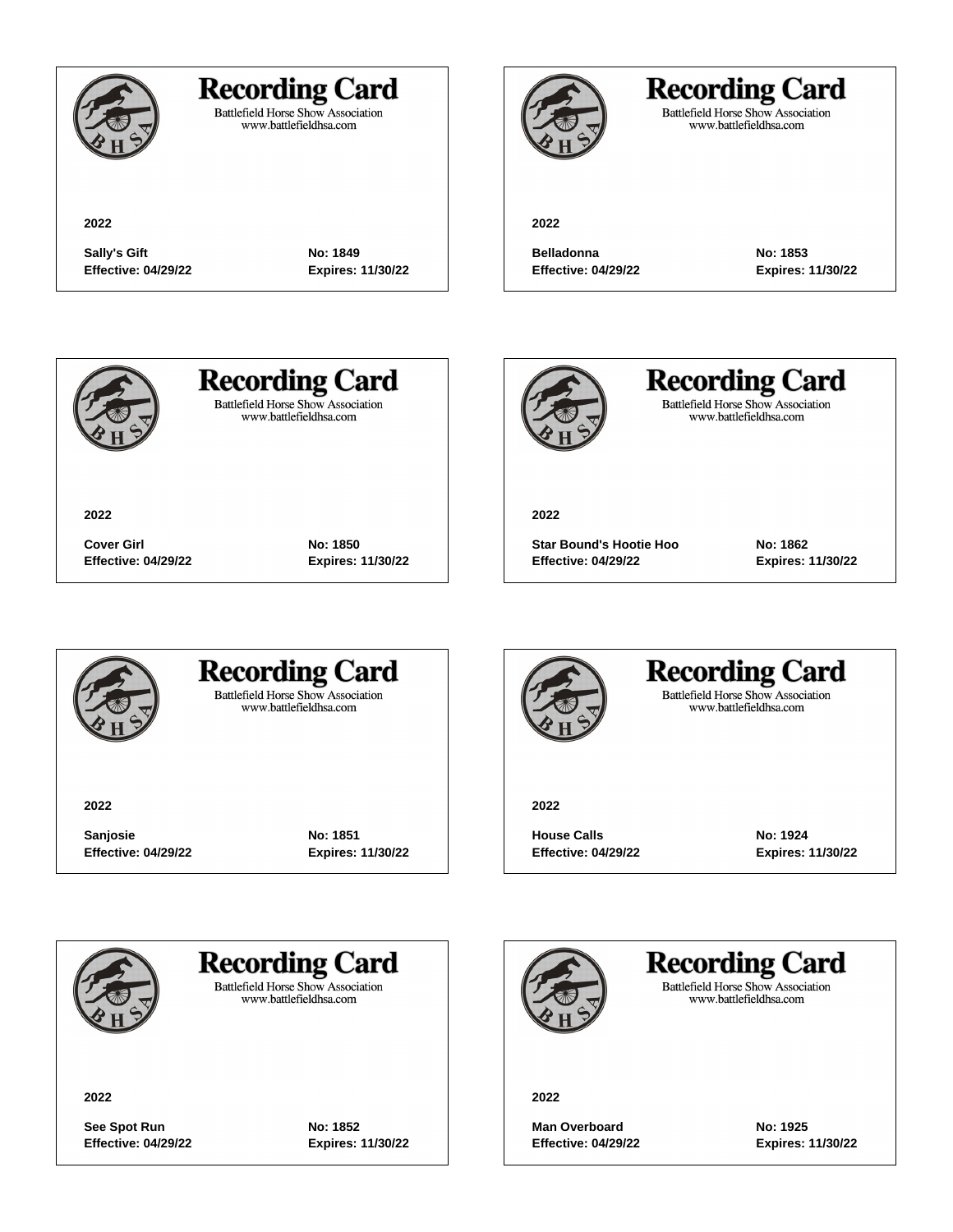

### **Recording Card**

**All Aboard No: 1926 Effective: 04/29/22 Expires: 11/30/22**

**Sea Salt No: 1927**

**Effective: 04/29/22 Expires: 11/30/22**

Battlefield Horse Show Association<br>www.battlefieldhsa.com

## **Recording Card**

Battlefield Horse Show Association<br>www.battlefieldhsa.com

#### **2022**

**Lighthouse No: 1930 Effective: 04/29/22 Expires: 11/30/22**



**2022**

## **Recording Card**

**Battlefield Horse Show Association** www.battlefieldhsa.com



**Recording Card** Battlefield Horse Show Association<br>www.battlefieldhsa.com

**2022**

**Voyage No: 1931 Effective: 04/29/22 Expires: 11/30/22**



#### **Recording Card Battlefield Horse Show Association**

www.battlefieldhsa.com

**2022**

**First Mate No: 1928 Effective: 04/29/22 Expires: 11/30/22**



#### **Recording Card Battlefield Horse Show Association** www.battlefieldhsa.com

**2022**

Captain's Log No: 1932 **Effective: 04/29/22 Expires: 11/30/22**



### **Recording Card**

**Battlefield Horse Show Association** www.battlefieldhsa.com

**2022**

**Darien No: 1929 Effective: 04/29/22 Expires: 11/30/22**

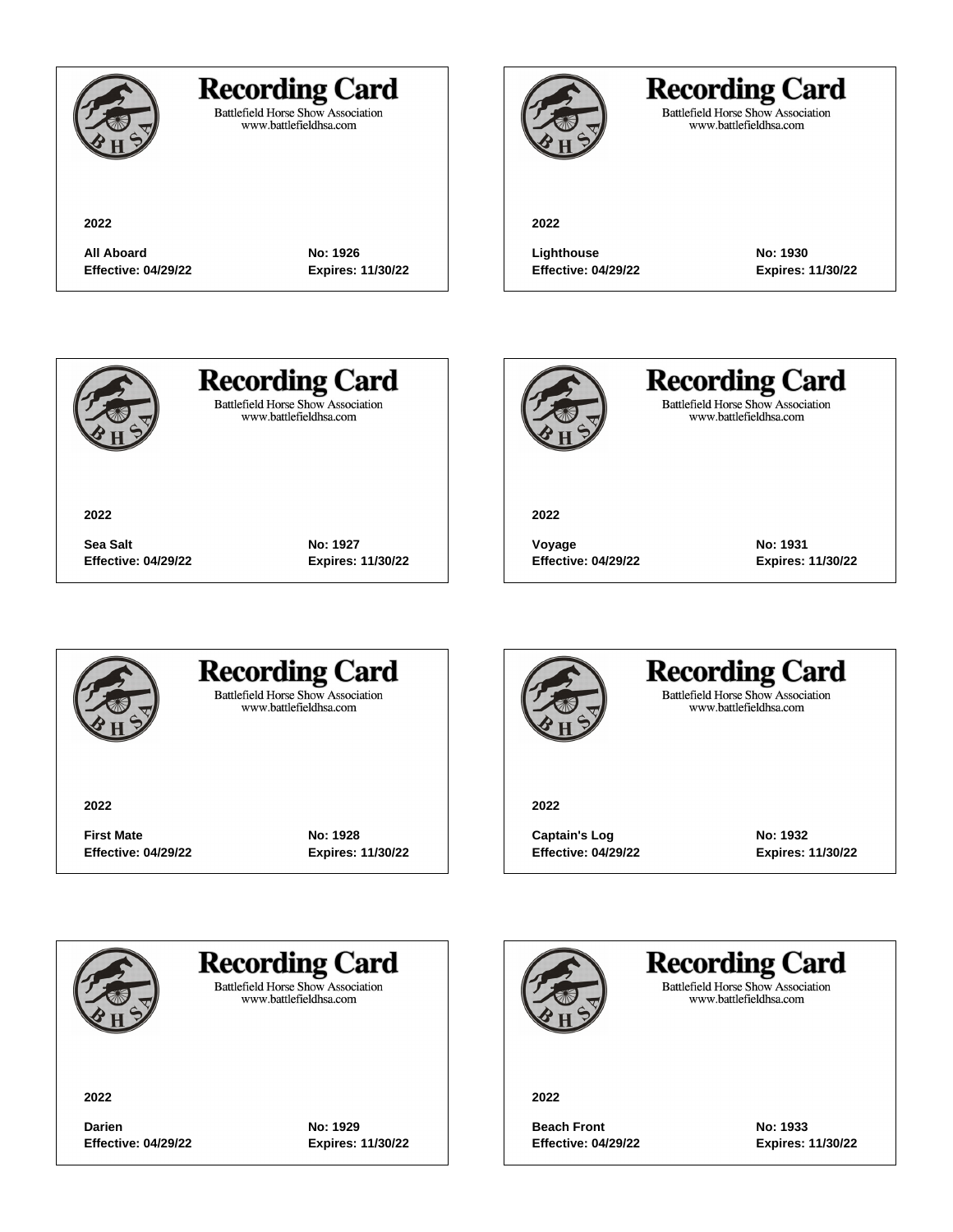|                                    | <b>Recording Card</b><br><b>Battlefield Horse Show Association</b><br>www.battlefieldhsa.com |                           |
|------------------------------------|----------------------------------------------------------------------------------------------|---------------------------|
| 2022                               |                                                                                              | 2022                      |
| Dash<br><b>Effective: 04/29/22</b> | No: 1934<br><b>Expires: 11/30/22</b>                                                         | Jimbo<br><b>Effective</b> |



Battlefield Horse Show Association<br>www.battlefieldhsa.com

**Jimbo No: 2038 Effective: 04/29/22 Expires: 11/30/22**



**2022**

**Recording Card** Battlefield Horse Show Association<br>www.battlefieldhsa.com



**Recording Card** Battlefield Horse Show Association<br>www.battlefieldhsa.com

**2022**

**Orchid No: 2039 Effective: 04/29/22 Expires: 11/30/22**



### **Recording Card Battlefield Horse Show Association**

**The Guardian No: 1996** 

**Effective: 04/29/22 Expires: 11/30/22**

www.battlefieldhsa.com

**2022**

**Spotless No: 2033 Effective: 04/29/22 Expires: 11/30/22**



#### **Recording Card Battlefield Horse Show Association** www.battlefieldhsa.com

**2022**

**The Nanny No: 2040 Effective: 04/29/22 Expires: 11/30/22**



**Recording Card** 

**Battlefield Horse Show Association** www.battlefieldhsa.com

**2022**

Ride The Wave **No: 2035 Effective: 04/29/22 Expires: 11/30/22**

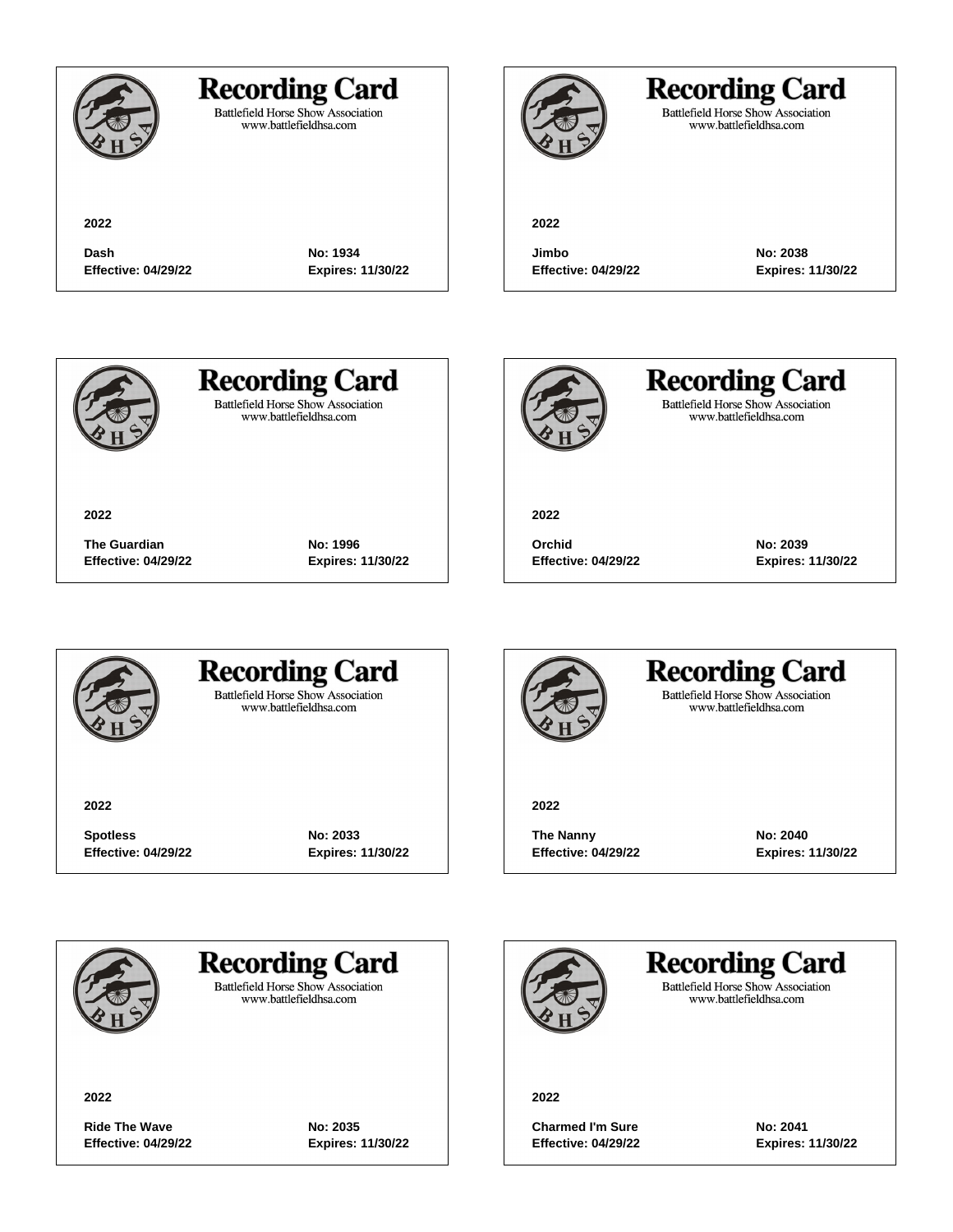

### **Recording Card**

**Huck Finn No: 2042 Effective: 04/29/22 Expires: 11/30/22**

**Wingman No: 2043 Effective: 04/29/22 Expires: 11/30/22**

Battlefield Horse Show Association<br>www.battlefieldhsa.com

## **Recording Card**

Battlefield Horse Show Association<br>www.battlefieldhsa.com

#### **2022**

**Two To Tango No: 2134 Effective: 04/29/22 Expires: 11/30/22**



**2022**

## **Recording Card**

**Battlefield Horse Show Association** www.battlefieldhsa.com



**Recording Card** Battlefield Horse Show Association<br>www.battlefieldhsa.com

**2022**

**Save the Last Dance No: 2135 Effective: 04/29/22 Expires: 11/30/22**



### **Recording Card Battlefield Horse Show Association**

www.battlefieldhsa.com

**2022**

**Lady In Red No: 2059 Effective: 04/29/22 Expires: 11/30/22**



#### **Recording Card Battlefield Horse Show Association** www.battlefieldhsa.com

**2022**

**Musette No: 2158 Effective: 04/29/22 Expires: 11/30/22**



**Recording Card** 

**Battlefield Horse Show Association** www.battlefieldhsa.com

**2022**

**Piper Cub No: 2070 Effective: 04/29/22 Expires: 11/30/22**

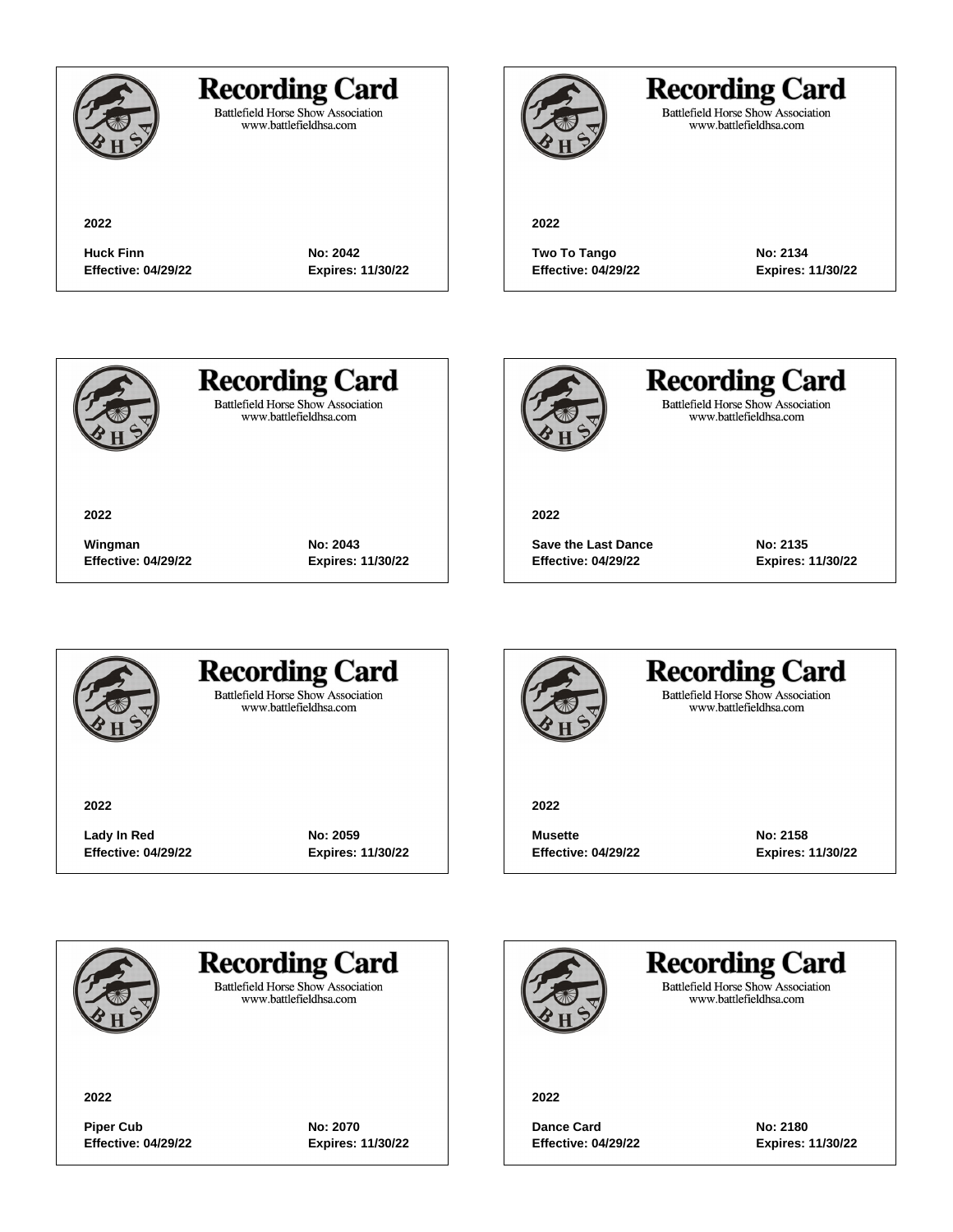

### **Recording Card**

**I Think I Can No: 2183 Effective: 04/29/22 Expires: 11/30/22**

**Cicadia No: 2184**

**Effective: 04/29/22 Expires: 11/30/22**

Battlefield Horse Show Association<br>www.battlefieldhsa.com

## **Recording Card**

Battlefield Horse Show Association<br>www.battlefieldhsa.com

#### **2022**

**Double Jeopardy No: 2311 Effective: 04/29/22 Expires: 11/30/22**



**2022**

## **Recording Card**

**Battlefield Horse Show Association** www.battlefieldhsa.com



**Recording Card** Battlefield Horse Show Association<br>www.battlefieldhsa.com

**2022**

**Sign Here No: 2314 Effective: 04/29/22 Expires: 11/30/22**



### **Recording Card Battlefield Horse Show Association**

www.battlefieldhsa.com

**2022**

**Music Man No: 2206 Effective: 04/29/22 Expires: 11/30/22**



### **Recording Card Battlefield Horse Show Association** www.battlefieldhsa.com

**2022**

**Trustee No: 2333 Effective: 04/29/22 Expires: 11/30/22**



**Recording Card** 

**Battlefield Horse Show Association** www.battlefieldhsa.com

**2022**

**Marching Band No: 2207 Effective: 04/29/22 Expires: 11/30/22**

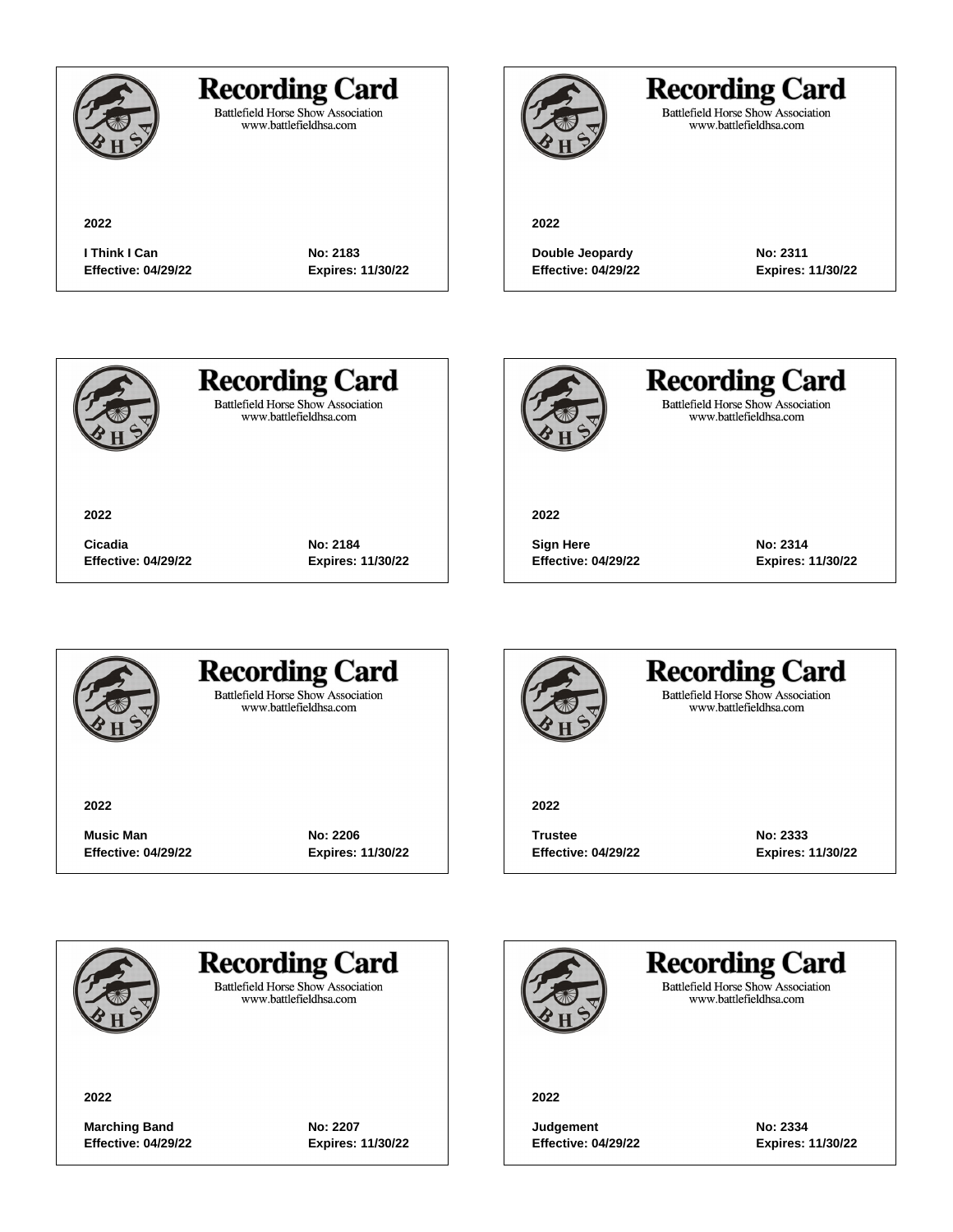

### **Recording Card**

Battlefield Horse Show Association<br>www.battlefieldhsa.com

**Closing Argument No: 2335 Effective: 04/29/22 Expires: 11/30/22**

**Prime Suspect No: 2336 Effective: 04/29/22 Expires: 11/30/22**

## **Recording Card**

Battlefield Horse Show Association<br>www.battlefieldhsa.com

**2022**

**Yeah or Neigh No: 2363 Effective: 04/29/22 Expires: 11/30/22**



**2022**

## **Recording Card**

**Battlefield Horse Show Association** www.battlefieldhsa.com



**Recording Card** Battlefield Horse Show Association<br>www.battlefieldhsa.com

**2022**

**Roanie No: 2364 Effective: 04/29/22 Expires: 11/30/22**



### **Recording Card Battlefield Horse Show Association**

www.battlefieldhsa.com

**2022**

**Star Witness No: 2337 Effective: 04/29/22 Expires: 11/30/22**



#### **Recording Card Battlefield Horse Show Association** www.battlefieldhsa.com

**2022**

**Joint Venture No: 2365 Effective: 04/29/22 Expires: 11/30/22**



**Recording Card** 

**Battlefield Horse Show Association** www.battlefieldhsa.com

**2022**

**Big No: 2338 Effective: 04/29/22 Expires: 11/30/22**

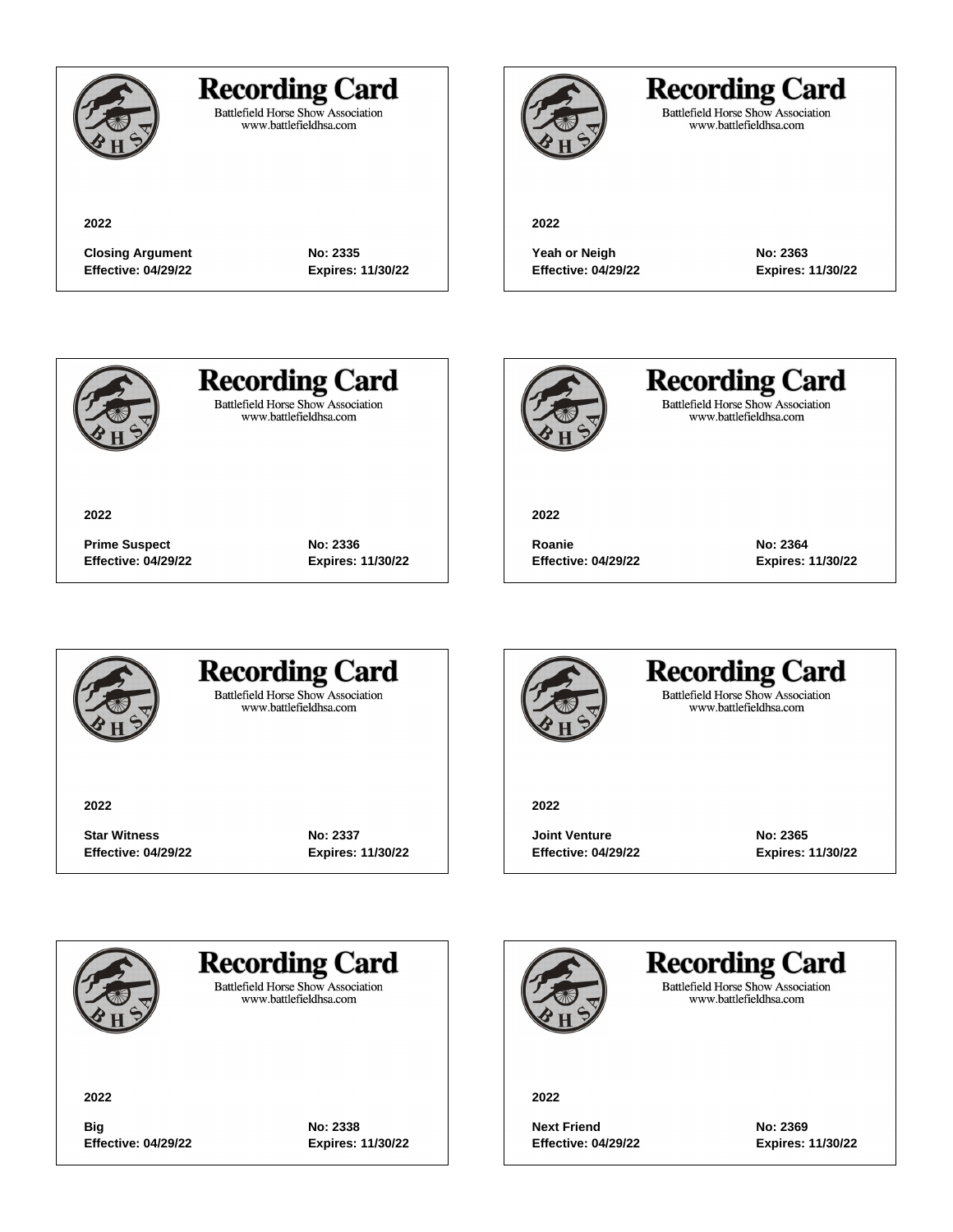

Battlefield Horse Show Association<br>www.battlefieldhsa.com



**2022**

## **Recording Card**

Battlefield Horse Show Association<br>www.battlefieldhsa.com

**2022**

**Private Eye No: 2372 Effective: 04/29/22 Expires: 11/30/22**

**Uno No: 2438**

**Effective: 04/29/22 Expires: 11/30/22**



**2022**

**Recording Card Battlefield Horse Show Association** 

www.battlefieldhsa.com



**Recording Card** Battlefield Horse Show Association<br>www.battlefieldhsa.com

**2022**

**Canasta No: 2440 Effective: 04/29/22 Expires: 11/30/22**



### **Recording Card Battlefield Horse Show Association**

**Plea Bargain No: 2375 Effective: 04/29/22 Expires: 11/30/22**

www.battlefieldhsa.com

**2022**

**Just Cause No: 2376 Effective: 04/29/22 Expires: 11/30/22**



#### **Recording Card Battlefield Horse Show Association** www.battlefieldhsa.com

**2022**

**Bumper Cars No: 2470 Effective: 04/29/22 Expires: 11/30/22**



**Recording Card** 

**Battlefield Horse Show Association** www.battlefieldhsa.com

**2022**

**Crime Stopper No: 2377 Effective: 04/29/22 Expires: 11/30/22**

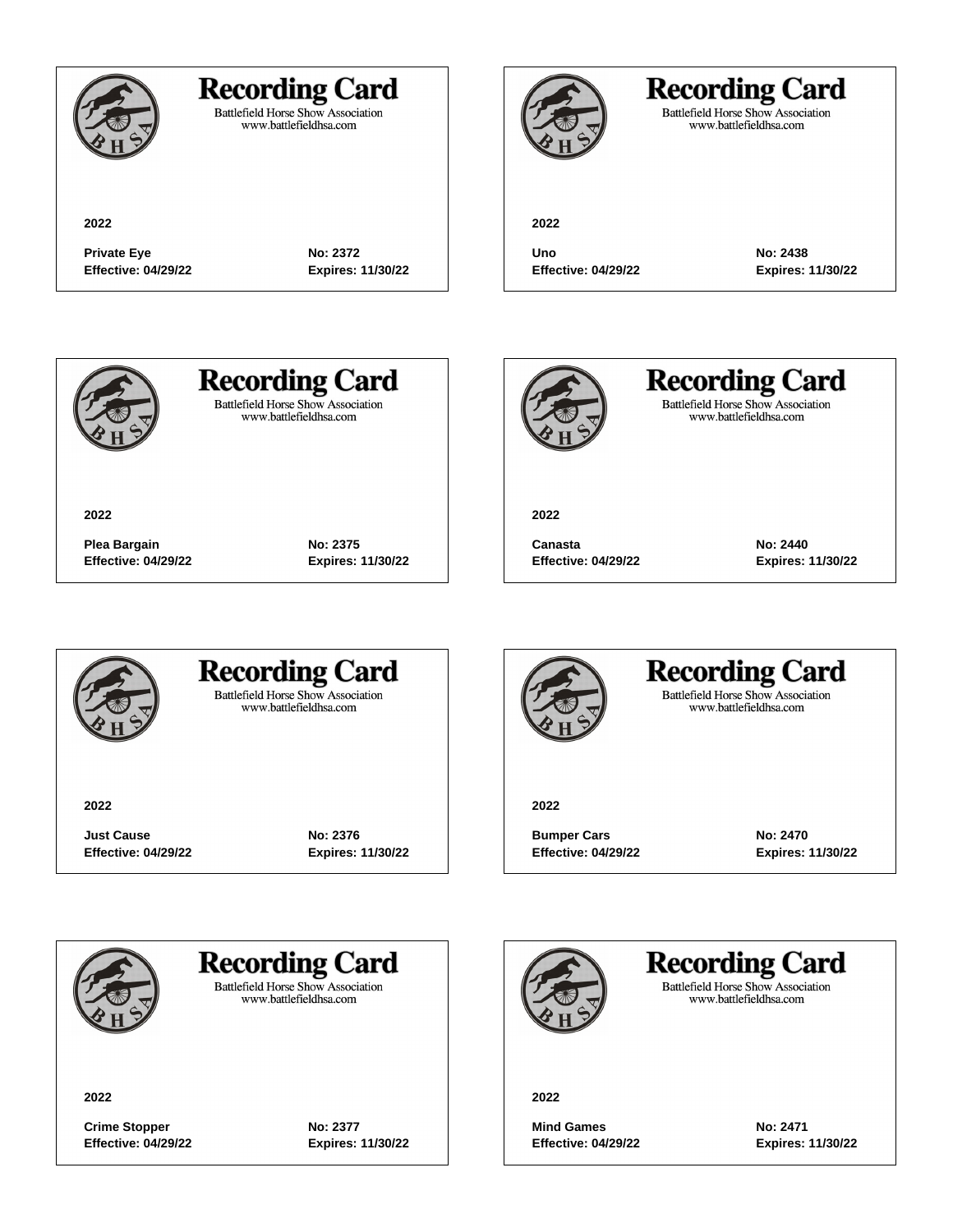

### **Recording Card**

Battlefield Horse Show Association<br>www.battlefieldhsa.com

**Chutes & Ladders No: 2473 Effective: 04/29/22 Expires: 11/30/22**

**Sequence No: 2474 Effective: 04/29/22 Expires: 11/30/22**

**2022**

## **Recording Card**

Battlefield Horse Show Association<br>www.battlefieldhsa.com

**Texas Hold Em No: 2506 Effective: 04/29/22 Expires: 11/30/22**



**2022**

## **Recording Card**

**Battlefield Horse Show Association** www.battlefieldhsa.com



**Recording Card** Battlefield Horse Show Association<br>www.battlefieldhsa.com

**2022**

**Azzaro No: 2511 Effective: 04/29/22 Expires: 11/30/22**



### **Recording Card Battlefield Horse Show Association**

www.battlefieldhsa.com

**2022**

**Kermit No: 2500 Effective: 04/29/22 Expires: 11/30/22**



### **Recording Card Battlefield Horse Show Association** www.battlefieldhsa.com

**2022**

**Center Ice No: 2591 Effective: 04/29/22 Expires: 11/30/22**



**Recording Card** 

**Battlefield Horse Show Association** www.battlefieldhsa.com

**2022**

**Ticket To Ride No: 2501 Effective: 04/29/22 Expires: 11/30/22**

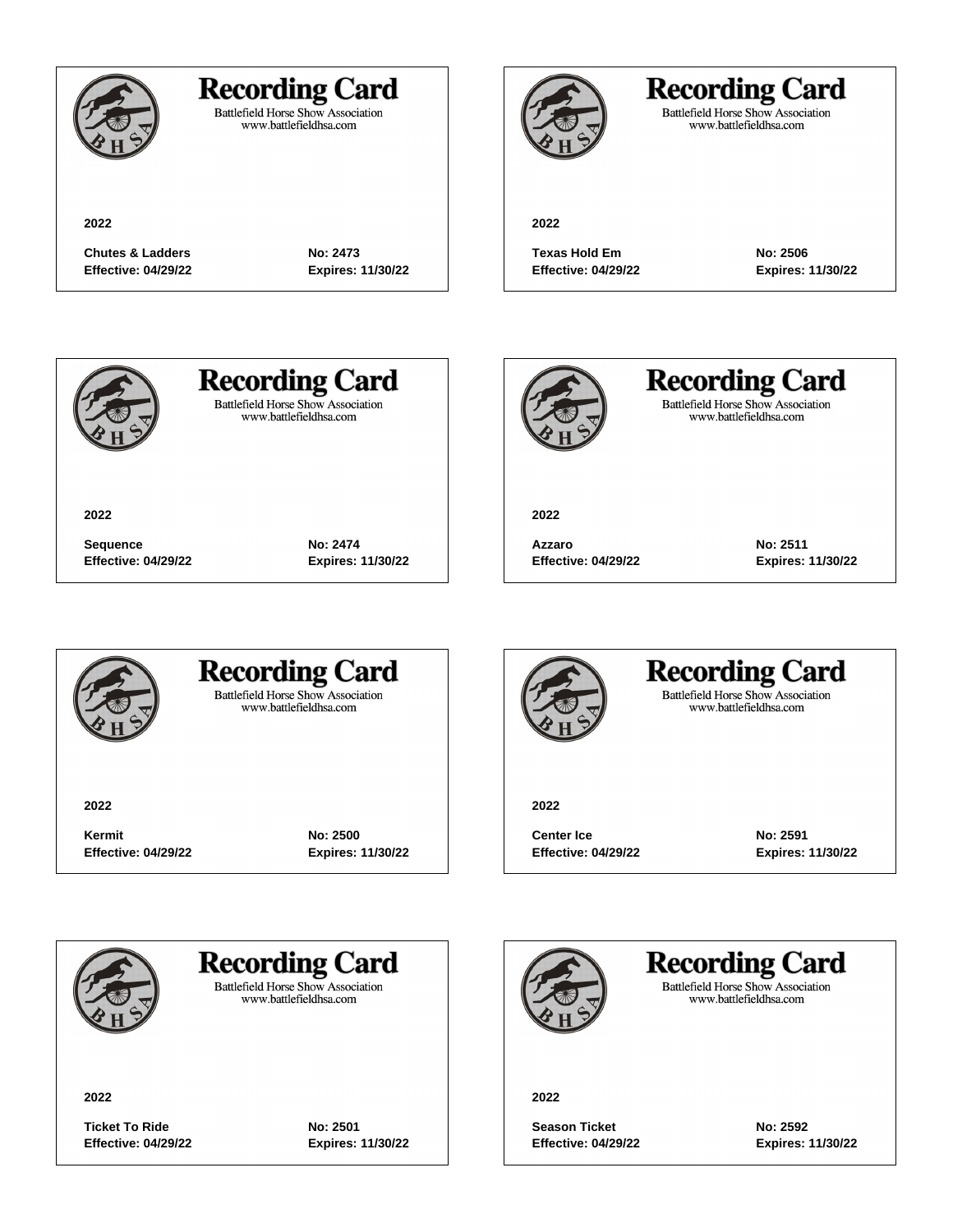

Battlefield Horse Show Association<br>www.battlefieldhsa.com

**2022**

## **Recording Card**

Battlefield Horse Show Association<br>www.battlefieldhsa.com

**2022**

**Tiddly Winks No: 2593 Effective: 04/29/22 Expires: 11/30/22**

**Romeo No: 2633 Effective: 04/29/22 Expires: 11/30/22**



# **Recording Card**

**Battlefield Horse Show Association** www.battlefieldhsa.com



**Recording Card** Battlefield Horse Show Association<br>www.battlefieldhsa.com

**2022**

**Lady Tess No: 2643 Effective: 04/29/22 Expires: 11/30/22**



**Casanova No: 2596 Effective: 04/29/22 Expires: 11/30/22**



### **Recording Card Battlefield Horse Show Association**

www.battlefieldhsa.com

**2022**

**Sky Box No: 2598 Effective: 04/29/22 Expires: 11/30/22**



#### **Recording Card Battlefield Horse Show Association** www.battlefieldhsa.com

**2022**

**Sports Center No: 2646 Effective: 04/29/22 Expires: 11/30/22**



**Recording Card** 

**Battlefield Horse Show Association** www.battlefieldhsa.com

**2022**

**Spotlight No: 2599 Effective: 04/29/22 Expires: 11/30/22**

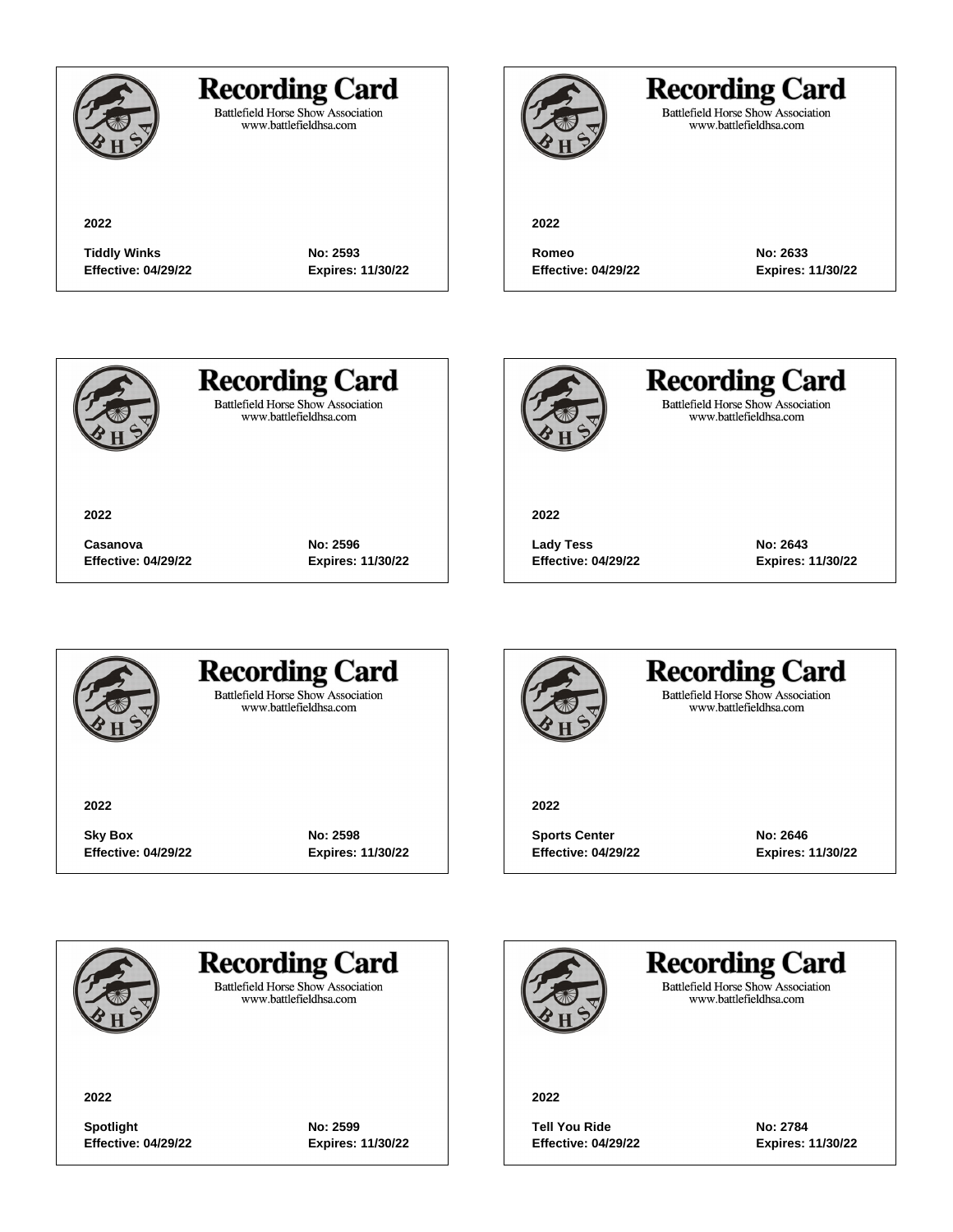

Battlefield Horse Show Association<br>www.battlefieldhsa.com

## **Recording Card**

Battlefield Horse Show Association<br>www.battlefieldhsa.com

**2022**

**Tugboat No: 2785 Effective: 04/29/22 Expires: 11/30/22**

**O'Canada No: 2812**

**2022**

**Effective: 04/29/22 Expires: 11/30/22**



**2022**

**Recording Card** 

**Battlefield Horse Show Association** www.battlefieldhsa.com



**Recording Card** Battlefield Horse Show Association<br>www.battlefieldhsa.com

**2022**

**Annie No: 2813 Effective: 04/29/22 Expires: 11/30/22**



### **Recording Card Battlefield Horse Show Association**

**Velma No: 2802**

**Effective: 04/29/22 Expires: 11/30/22**

www.battlefieldhsa.com

**2022**

**Cat in the Hat No: 2810 Effective: 04/29/22 Expires: 11/30/22**



### **Recording Card Battlefield Horse Show Association** www.battlefieldhsa.com

**2022**

**Little John No: 2817 Effective: 04/29/22 Expires: 11/30/22**



**Recording Card** 

**Battlefield Horse Show Association** www.battlefieldhsa.com

**2022**

**Pendleton No: 2811 Effective: 04/29/22 Expires: 11/30/22**

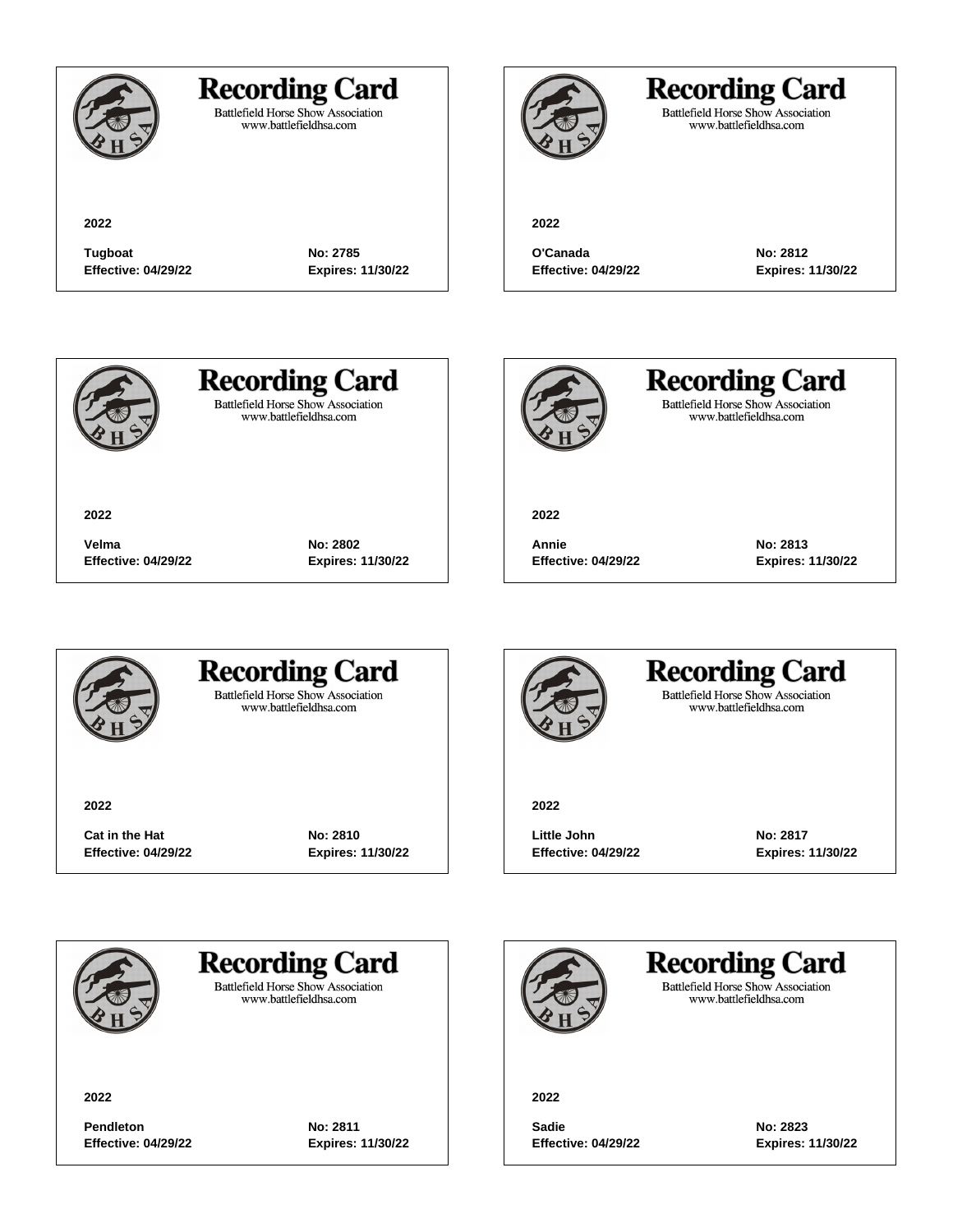Battlefield Horse Show Association<br>www.battlefieldhsa.com

**2022**

## **Recording Card**

Battlefield Horse Show Association<br>www.battlefieldhsa.com

**2022**

**Brody No: 2942 Effective: 04/29/22 Expires: 11/30/22**

**Edge No: 2946**

**Effective: 04/29/22 Expires: 11/30/22**



**2022**

**Recording Card Battlefield Horse Show Association** 

www.battlefieldhsa.com



**Recording Card** Battlefield Horse Show Association<br>www.battlefieldhsa.com

**2022**

**Time Line No: 2947 Effective: 04/29/22 Expires: 11/30/22**



### **Recording Card Battlefield Horse Show Association**

**Ichabod No: 2943**

**Effective: 04/29/22 Expires: 11/30/22**

www.battlefieldhsa.com

**2022**

**Phone Home No: 2944 Effective: 04/29/22 Expires: 11/30/22**



#### **Recording Card Battlefield Horse Show Association** www.battlefieldhsa.com

**2022**

**The Quiet Man No: 2948 Effective: 04/29/22 Expires: 11/30/22**



**Recording Card** 

**Battlefield Horse Show Association** www.battlefieldhsa.com

**2022**

**JT No: 2945 Effective: 04/29/22 Expires: 11/30/22**

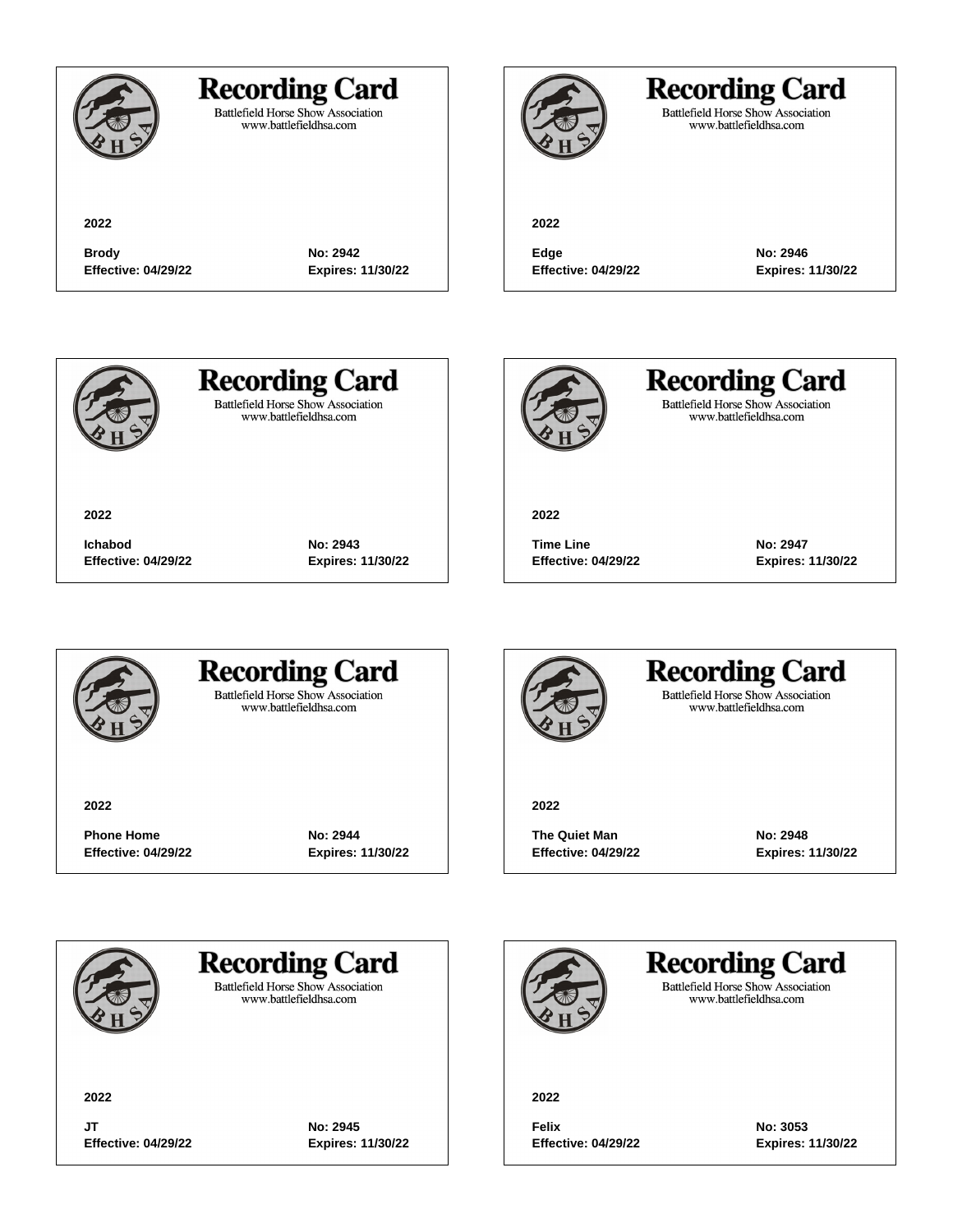

Battlefield Horse Show Association<br>www.battlefieldhsa.com

**2022**

## **Recording Card**

Battlefield Horse Show Association<br>www.battlefieldhsa.com

**2022**

**Normandy No: 3054 Effective: 04/29/22 Expires: 11/30/22**

**Olive No: 3058**

**Effective: 04/29/22 Expires: 11/30/22**



**2022**

# **Recording Card**

**Battlefield Horse Show Association** www.battlefieldhsa.com

**Penquin No: 3055 Effective: 04/29/22 Expires: 11/30/22**



**Recording Card** Battlefield Horse Show Association<br>www.battlefieldhsa.com

**2022**

**Earth to Echo No: 3059 Effective: 04/29/22 Expires: 11/30/22**



### **Recording Card Battlefield Horse Show Association**

www.battlefieldhsa.com

**2022**

**American Woman No: 3056 Effective: 04/29/22 Expires: 11/30/22**



### **Recording Card Battlefield Horse Show Association** www.battlefieldhsa.com

**2022**

**Jeff No: 3060 Effective: 04/29/22 Expires: 11/30/22**



## **Recording Card**

**Battlefield Horse Show Association** www.battlefieldhsa.com

**2022**

**Velveteen Rabbit No: 3057 Effective: 04/29/22 Expires: 11/30/22**

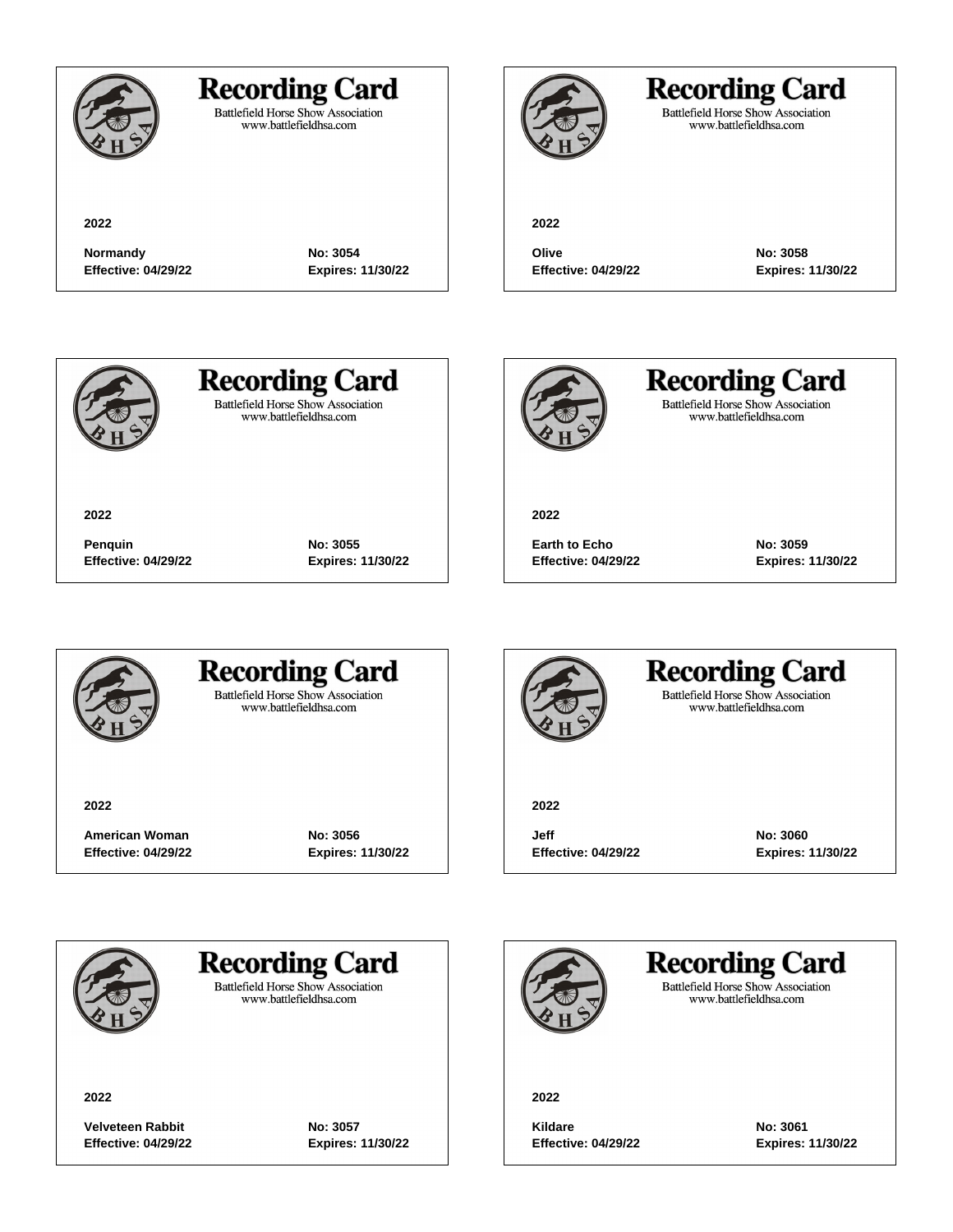

Battlefield Horse Show Association<br>www.battlefieldhsa.com

**2022**

## **Recording Card**

Battlefield Horse Show Association<br>www.battlefieldhsa.com

**2022**

**Virginia Honey No: 3062 Effective: 04/29/22 Expires: 11/30/22**

**Patches No: 3201**

**Effective: 04/29/22 Expires: 11/30/22**



**2022**

**Recording Card Battlefield Horse Show Association** 

www.battlefieldhsa.com



**Recording Card** Battlefield Horse Show Association<br>www.battlefieldhsa.com

**2022**

**Curtain Call No: 3229 Effective: 04/29/22 Expires: 11/30/22**



### **Recording Card Battlefield Horse Show Association**

**Whenever No: 3067**

**Effective: 04/29/22 Expires: 11/30/22**

www.battlefieldhsa.com

**2022**

**Red Man No: 3143 Effective: 04/29/22 Expires: 11/30/22**



#### **Recording Card Battlefield Horse Show Association** www.battlefieldhsa.com

**2022**

**Game Over No: 3254 Effective: 04/29/22 Expires: 11/30/22**



**Recording Card** 

**Battlefield Horse Show Association** www.battlefieldhsa.com

**2022**

**Sugar N Spice No: 3144 Effective: 04/29/22 Expires: 11/30/22**

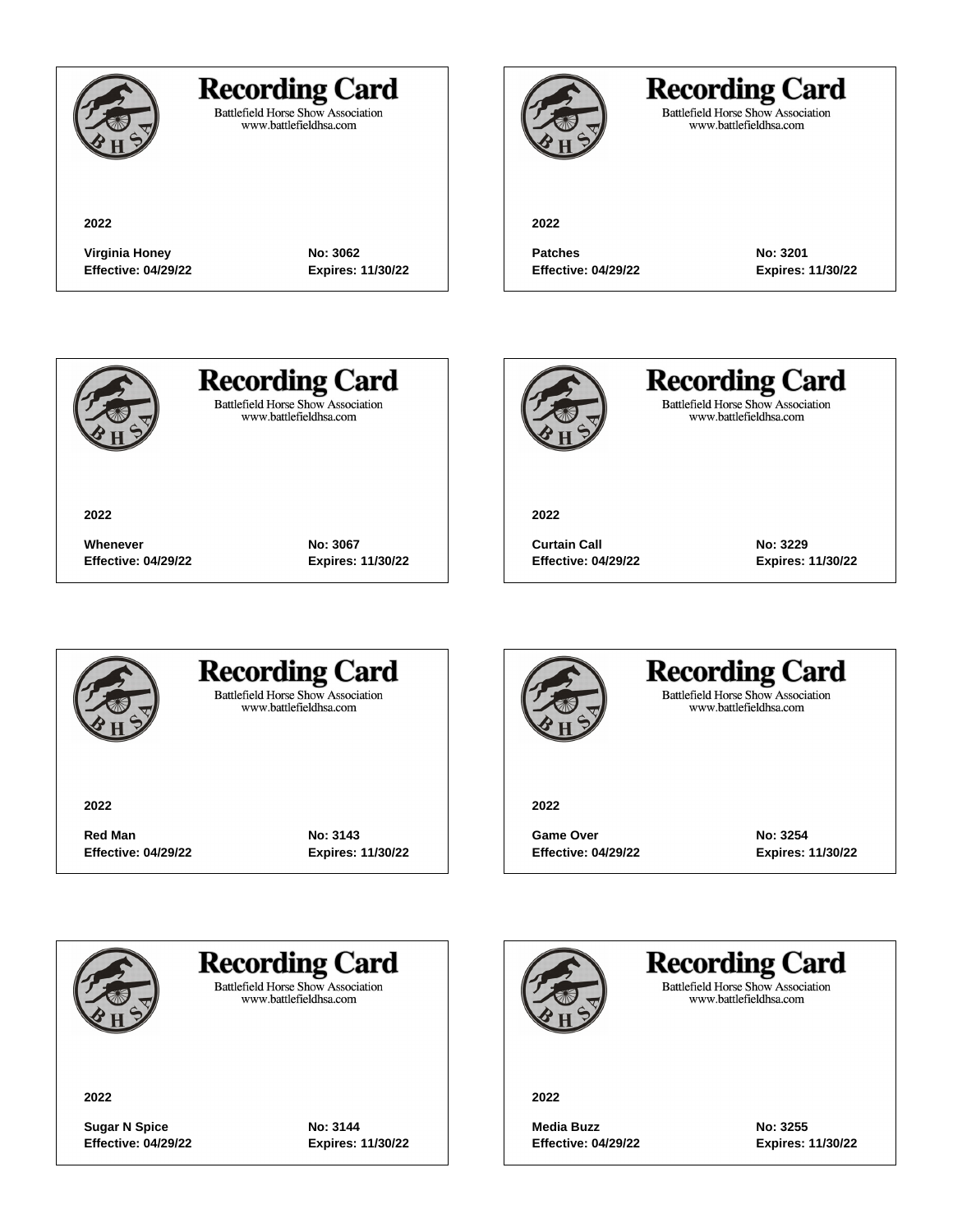### **Recording Card**

**Chloe No: 3256 Effective: 04/29/22 Expires: 11/30/22**

**Abby Road No: 3257 Effective: 04/29/22 Expires: 11/30/22**

Battlefield Horse Show Association<br>www.battlefieldhsa.com

## **Recording Card**

Battlefield Horse Show Association<br>www.battlefieldhsa.com

#### **2022**

**Winston No: 3293 Effective: 04/29/22 Expires: 11/30/22**



**2022**

# **Recording Card**

**Battlefield Horse Show Association** www.battlefieldhsa.com



**Recording Card** Battlefield Horse Show Association<br>www.battlefieldhsa.com

**2022**

**Cowboy Space No: 3294 Effective: 04/29/22 Expires: 11/30/22**



### **Recording Card Battlefield Horse Show Association**

www.battlefieldhsa.com

**2022**

**Bonus Points No: 3258 Effective: 04/29/22 Expires: 11/30/22**



#### **Recording Card Battlefield Horse Show Association** www.battlefieldhsa.com

**2022**

**Members Only 6.1295 Effective: 04/29/22 Expires: 11/30/22**



**Recording Card** 

**Battlefield Horse Show Association** www.battlefieldhsa.com

**2022**

**Sunday Shoes No: 3260 Effective: 04/29/22 Expires: 11/30/22**

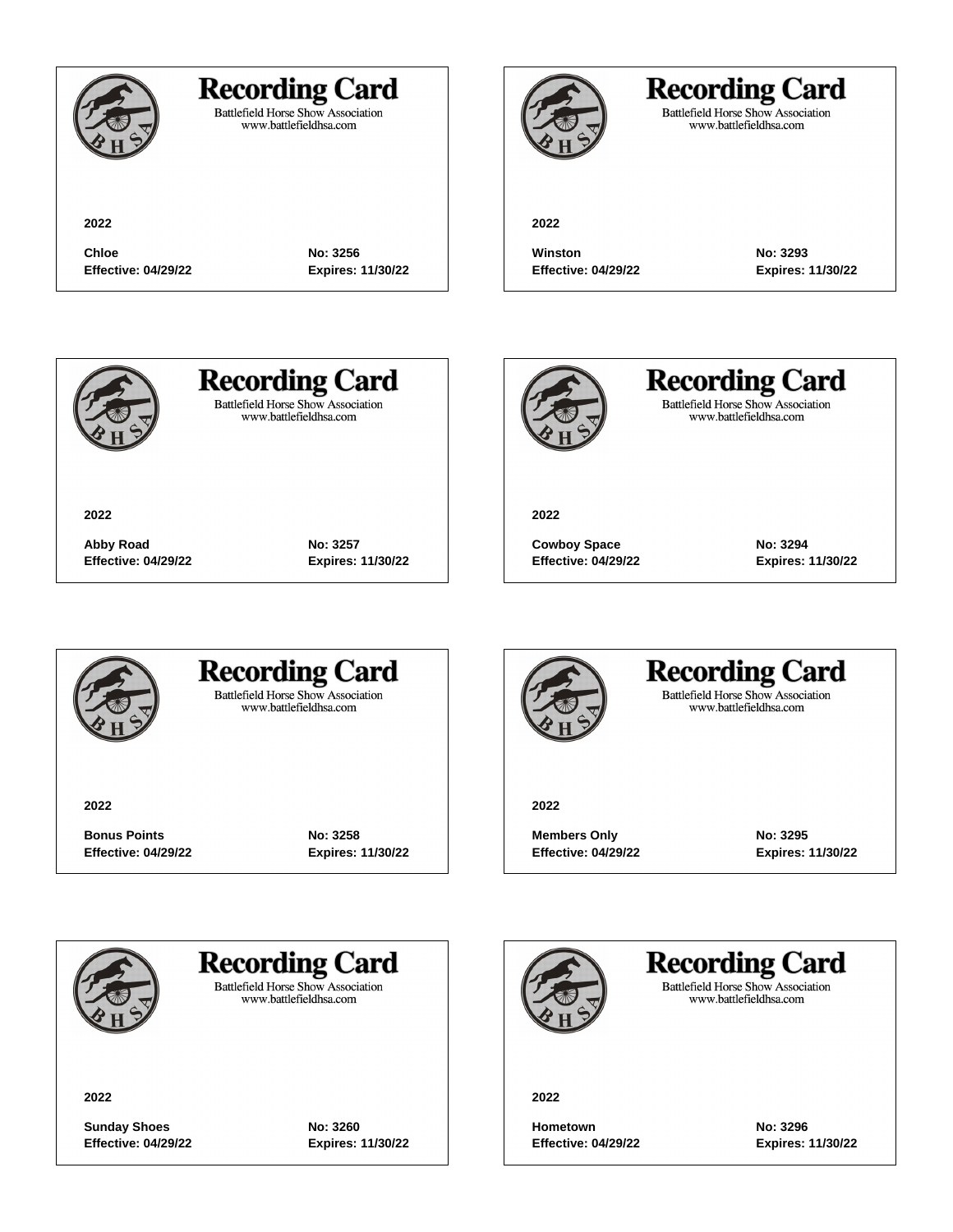

Battlefield Horse Show Association<br>www.battlefieldhsa.com

**2022**

## **Recording Card**

Battlefield Horse Show Association<br>www.battlefieldhsa.com

**2022**

**Bamalone No: 3297 Effective: 04/29/22 Expires: 11/30/22**

**Willow No: 3348**

**Effective: 04/29/22 Expires: 11/30/22**



**2022**

**Recording Card Battlefield Horse Show Association** 

www.battlefieldhsa.com



**Recording Card** Battlefield Horse Show Association<br>www.battlefieldhsa.com

**2022**

**Sight Unseen No: 3383 Effective: 04/29/22 Expires: 11/30/22**



### **Recording Card Battlefield Horse Show Association**

**Country Classic No: 3301 Effective: 04/29/22 Expires: 11/30/22**

www.battlefieldhsa.com

**2022**

**Oliver No: 3337 Effective: 04/29/22 Expires: 11/30/22**



#### **Recording Card Battlefield Horse Show Association** www.battlefieldhsa.com

**2022**

**Stockton Creek No: 3389 Effective: 04/29/22 Expires: 11/30/22**



**Recording Card** 

**Battlefield Horse Show Association** www.battlefieldhsa.com

**2022**

**Willy No: 3338 Effective: 04/29/22 Expires: 11/30/22**

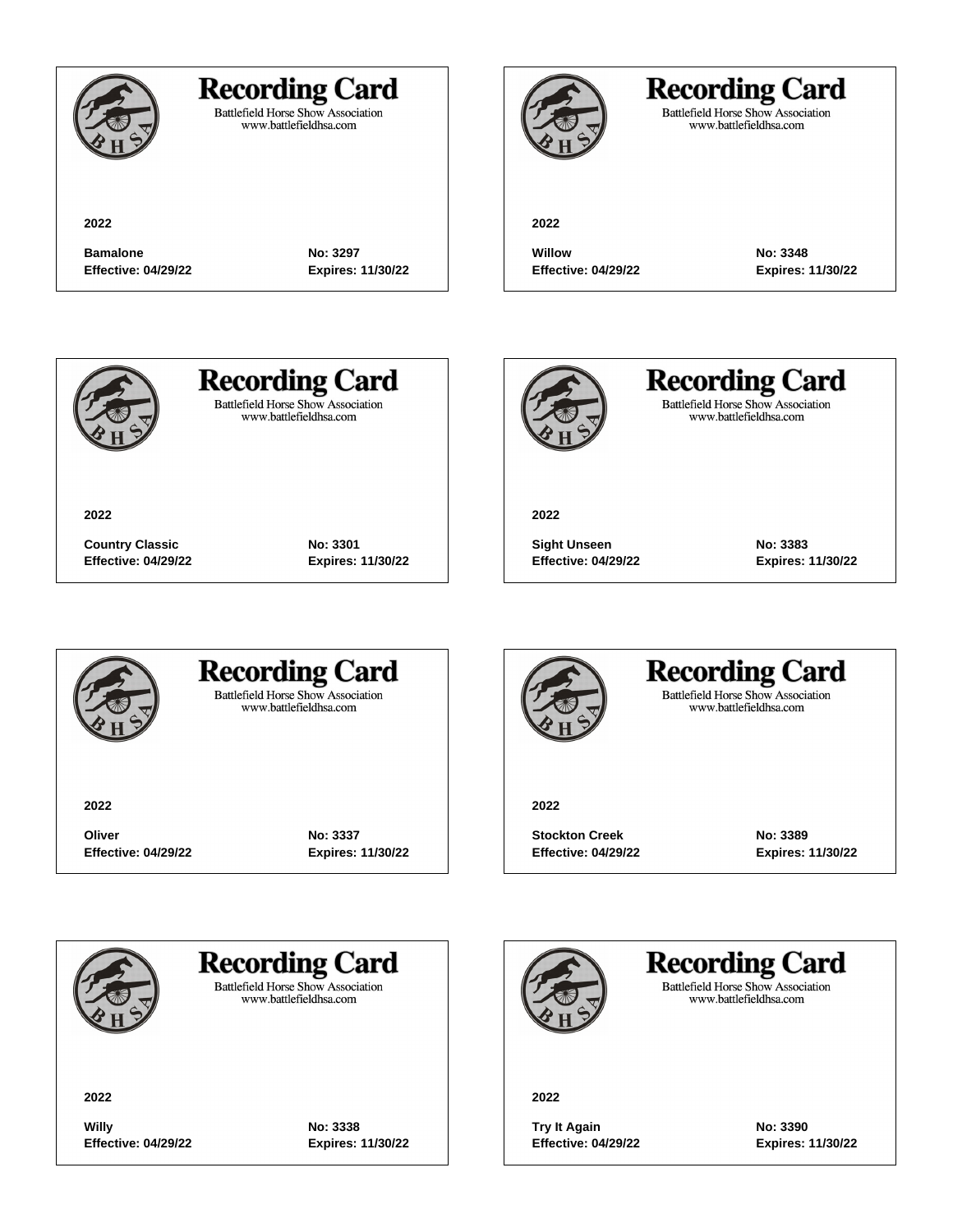

### **Recording Card**

Battlefield Horse Show Association<br>www.battlefieldhsa.com

**2022**

## **Recording Card**

Battlefield Horse Show Association<br>www.battlefieldhsa.com

**Cold Springs No: 3391 Effective: 04/29/22 Expires: 11/30/22**

**Clearwater No: 3392**

**Effective: 04/29/22 Expires: 11/30/22**

**Craig's Creek No: 3395 Effective: 04/29/22 Expires: 11/30/22**



**2022**

## **Recording Card**

**Battlefield Horse Show Association** www.battlefieldhsa.com



**Recording Card** Battlefield Horse Show Association<br>www.battlefieldhsa.com

**2022**

**Pebble Beach No: 3409 Effective: 04/29/22 Expires: 11/30/22**



### **Recording Card Battlefield Horse Show Association**

www.battlefieldhsa.com

**2022**

**Bluestone Branch No: 3393 Effective: 04/29/22 Expires: 11/30/22**



#### **Recording Card Battlefield Horse Show Association** www.battlefieldhsa.com

**2022**

**Sidenote No: 3418 Effective: 04/29/22 Expires: 11/30/22**



### **Recording Card**

**Battlefield Horse Show Association** www.battlefieldhsa.com

**2022**

**Say Cheese No: 3394 Effective: 04/29/22 Expires: 11/30/22**

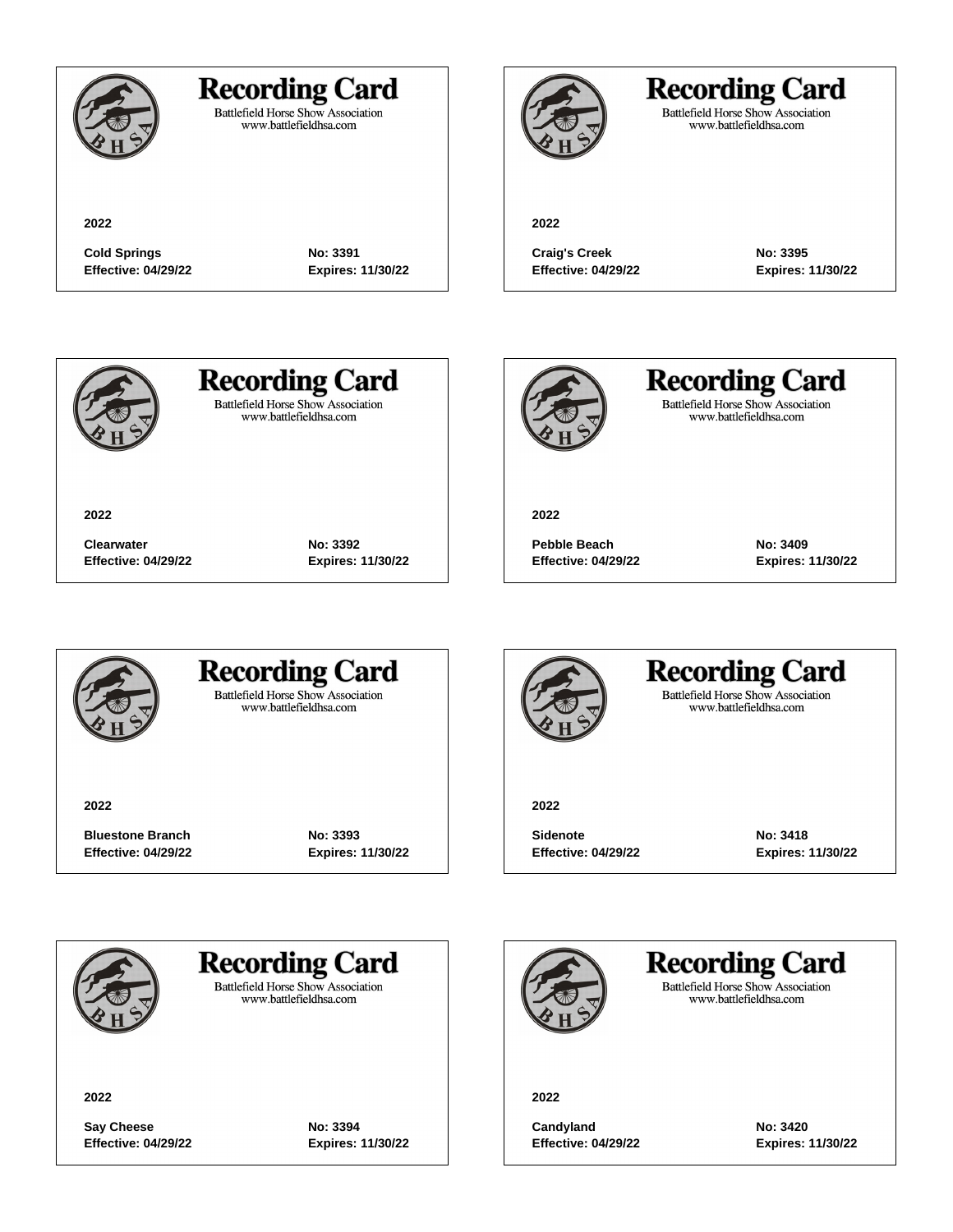

Battlefield Horse Show Association<br>www.battlefieldhsa.com

## **Recording Card**

Battlefield Horse Show Association<br>www.battlefieldhsa.com

**2022**

**Paw Patrol No: 3495 Effective: 04/29/22 Expires: 11/30/22**

**2022**

**Any Day Now No: 3499 Effective: 04/29/22 Expires: 11/30/22**



**2022**

**Recording Card Battlefield Horse Show Association** 

www.battlefieldhsa.com



**Recording Card** Battlefield Horse Show Association<br>www.battlefieldhsa.com

**2022**

**Grandma's Kisses No: 3500 Effective: 04/29/22 Expires: 11/30/22**



### **Recording Card Battlefield Horse Show Association**

**A Wrinkle in Time No: 3496 Effective: 04/29/22 Expires: 11/30/22**

www.battlefieldhsa.com

**2022**

**Out of the Box No: 3497 Effective: 04/29/22 Expires: 11/30/22**



#### **Recording Card Battlefield Horse Show Association** www.battlefieldhsa.com

**2022**

**Full Cry No: 3501 Effective: 04/29/22 Expires: 11/30/22**



**Recording Card** 

**Battlefield Horse Show Association** www.battlefieldhsa.com

**2022**

**Between Friends No: 3498 Effective: 04/29/22 Expires: 11/30/22**

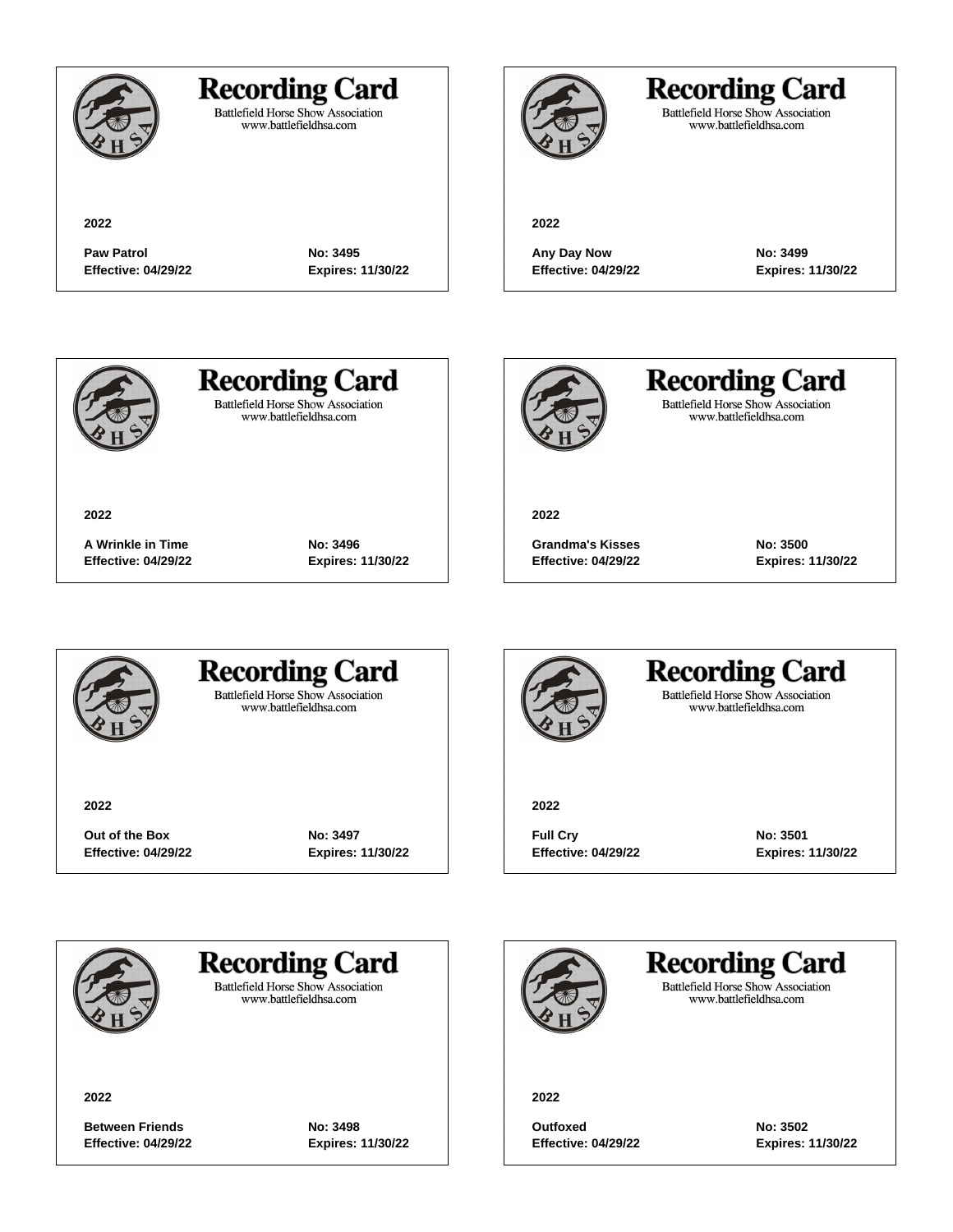

Battlefield Horse Show Association<br>www.battlefieldhsa.com

**2022**

## **Recording Card**

Battlefield Horse Show Association<br>www.battlefieldhsa.com

**2022**

**Fox Tracks No: 3503 Effective: 04/29/22 Expires: 11/30/22**

**Indigo No: 3553**

**Effective: 04/29/22 Expires: 11/30/22**



**2022**

# **Recording Card**

**Battlefield Horse Show Association** www.battlefieldhsa.com

**You Know Uno No: 3519**

**Effective: 04/29/22 Expires: 11/30/22**



**Recording Card** Battlefield Horse Show Association<br>www.battlefieldhsa.com

**2022**

**To Two Too No: 3558 Effective: 04/29/22 Expires: 11/30/22**



### **Recording Card Battlefield Horse Show Association**

www.battlefieldhsa.com

**2022**

**Jus Solis No: 3520 Effective: 04/29/22 Expires: 11/30/22**



### **Recording Card Battlefield Horse Show Association**

www.battlefieldhsa.com

**2022**

**Chasin Charlie No: 3559 Effective: 04/29/22 Expires: 11/30/22**



**Recording Card** 

**Battlefield Horse Show Association** www.battlefieldhsa.com

**2022**

**Apple Grove No: 3521 Effective: 04/29/22 Expires: 11/30/22**

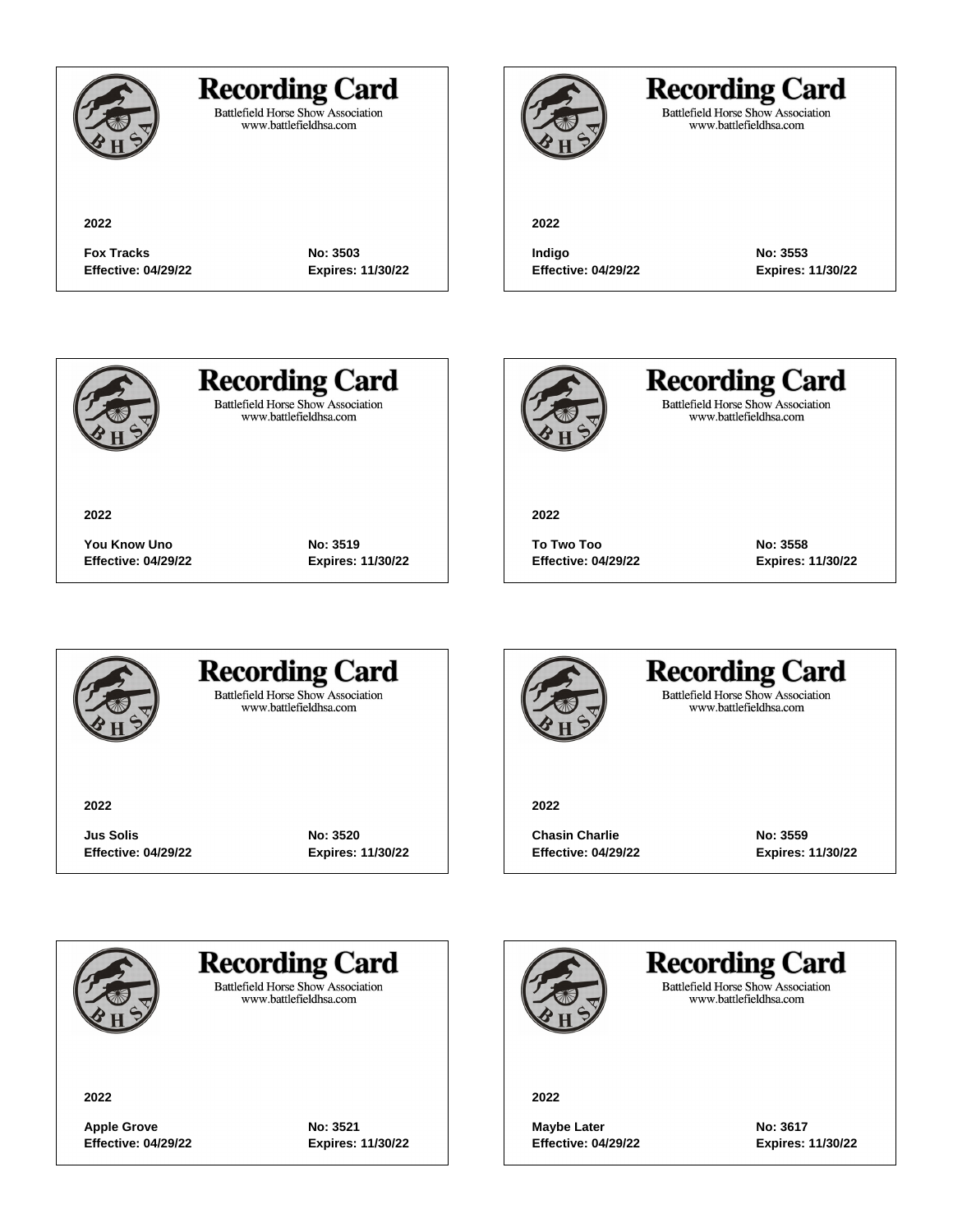

Battlefield Horse Show Association<br>www.battlefieldhsa.com

**2022**

## **Recording Card**

Battlefield Horse Show Association<br>www.battlefieldhsa.com

**2022**

**Espresso No: 3618 Effective: 04/29/22 Expires: 11/30/22**

**Tobias No: 3662 Effective: 04/29/22 Expires: 11/30/22**



# **Recording Card**

**Battlefield Horse Show Association** www.battlefieldhsa.com



**Recording Card** Battlefield Horse Show Association<br>www.battlefieldhsa.com

**2022**

**Prescott No: 3676 Effective: 04/29/22 Expires: 11/30/22**



**Rowfantina's Golden Ticket No: 3619 Effective: 04/29/22 Expires: 11/30/22**



#### **Recording Card Battlefield Horse Show Association**

www.battlefieldhsa.com

**2022**

**Happenstance No: 3659 Effective: 04/29/22 Expires: 11/30/22**



#### **Recording Card Battlefield Horse Show Association** www.battlefieldhsa.com

**2022**

**Fool's Gold No: 3677 Effective: 04/29/22 Expires: 11/30/22**



## **Recording Card**

**Battlefield Horse Show Association** www.battlefieldhsa.com

**2022**

**Liam No: 3660 Effective: 04/29/22 Expires: 11/30/22**

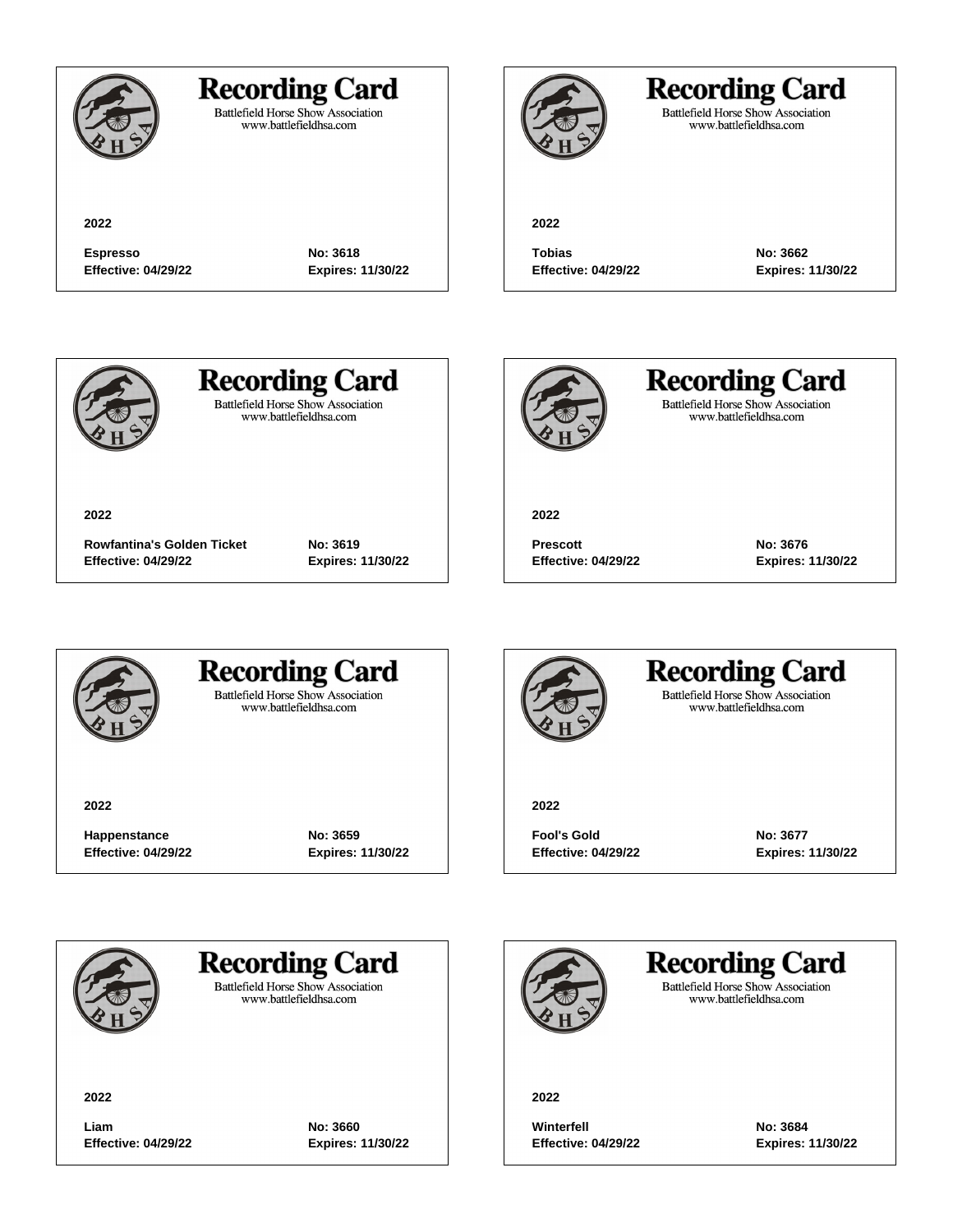### **Recording Card**

Battlefield Horse Show Association<br>www.battlefieldhsa.com

**Call Me No: 3702 Effective: 04/29/22 Expires: 11/30/22**

## **Recording Card**

Battlefield Horse Show Association<br>www.battlefieldhsa.com

#### **2022**

**Colter Bay No: 3846 Effective: 04/29/22 Expires: 11/30/22**



# **Recording Card**

**Battlefield Horse Show Association** www.battlefieldhsa.com



**Recording Card** Battlefield Horse Show Association<br>www.battlefieldhsa.com

**2022**

**Wharf Hill No: 3942 Effective: 04/29/22 Expires: 11/30/22**



**Balto Z No: 3705 Effective: 04/29/22 Expires: 11/30/22**



### **Recording Card Battlefield Horse Show Association**

www.battlefieldhsa.com

**2022**

**Virtuoso No: 3713 Effective: 04/29/22 Expires: 11/30/22**



#### **Recording Card Battlefield Horse Show Association** www.battlefieldhsa.com

**2022**

**Bare Necessities No: 3943 Effective: 04/29/22 Expires: 11/30/22**



**Recording Card** 

**Battlefield Horse Show Association** www.battlefieldhsa.com

**2022**

**Argos No: 3817 Effective: 04/29/22 Expires: 11/30/22**